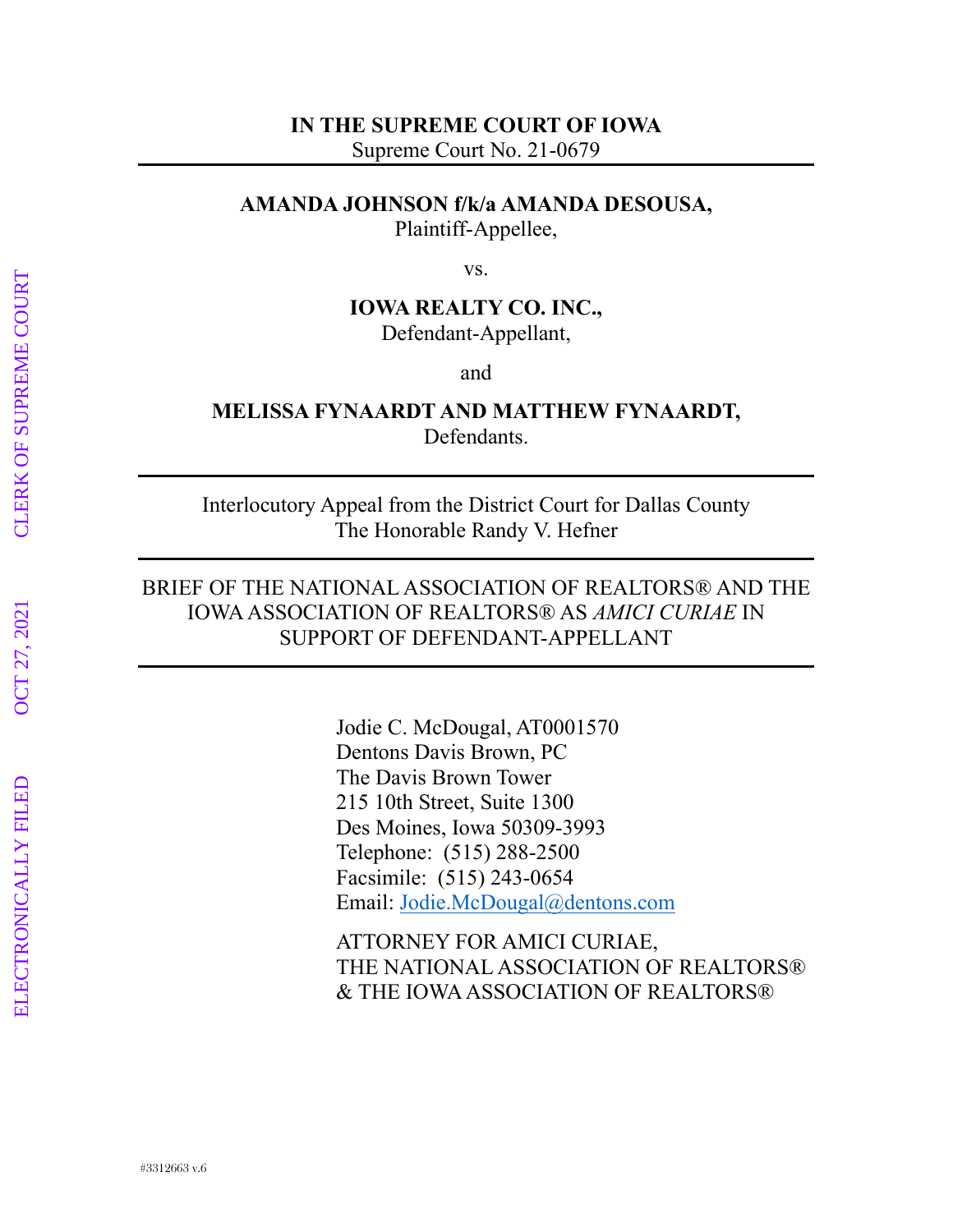# **TABLE OF CONTENTS**

| A.              |    |    | The District Court's extension of a duty of care to a<br>listing agent not on site represents an extreme departure<br>from existing caselaw in Iowa and throughout the     |  |
|-----------------|----|----|----------------------------------------------------------------------------------------------------------------------------------------------------------------------------|--|
|                 | 1. |    |                                                                                                                                                                            |  |
|                 | 2. |    |                                                                                                                                                                            |  |
| <b>B.</b>       |    |    | The District Court's ruling, if affirmed, will substantially                                                                                                               |  |
| $\mathcal{C}$ . |    |    | Even if listing agents can be liable for failing to warn<br>prospective buyers of a dangerous condition, Iowa Realty<br>did not owe a duty of care to DeSousa based on the |  |
|                 |    | 1. | The risk to DeSousa was open and obvious, such<br>that neither the sellers, Iowa Realty, nor the<br>Iowa Realty listing agent owed DeSousa a duty 32                       |  |
|                 |    | 2. | The continuing storm doctrine suspended any                                                                                                                                |  |
|                 |    |    |                                                                                                                                                                            |  |
|                 |    |    |                                                                                                                                                                            |  |
|                 |    |    |                                                                                                                                                                            |  |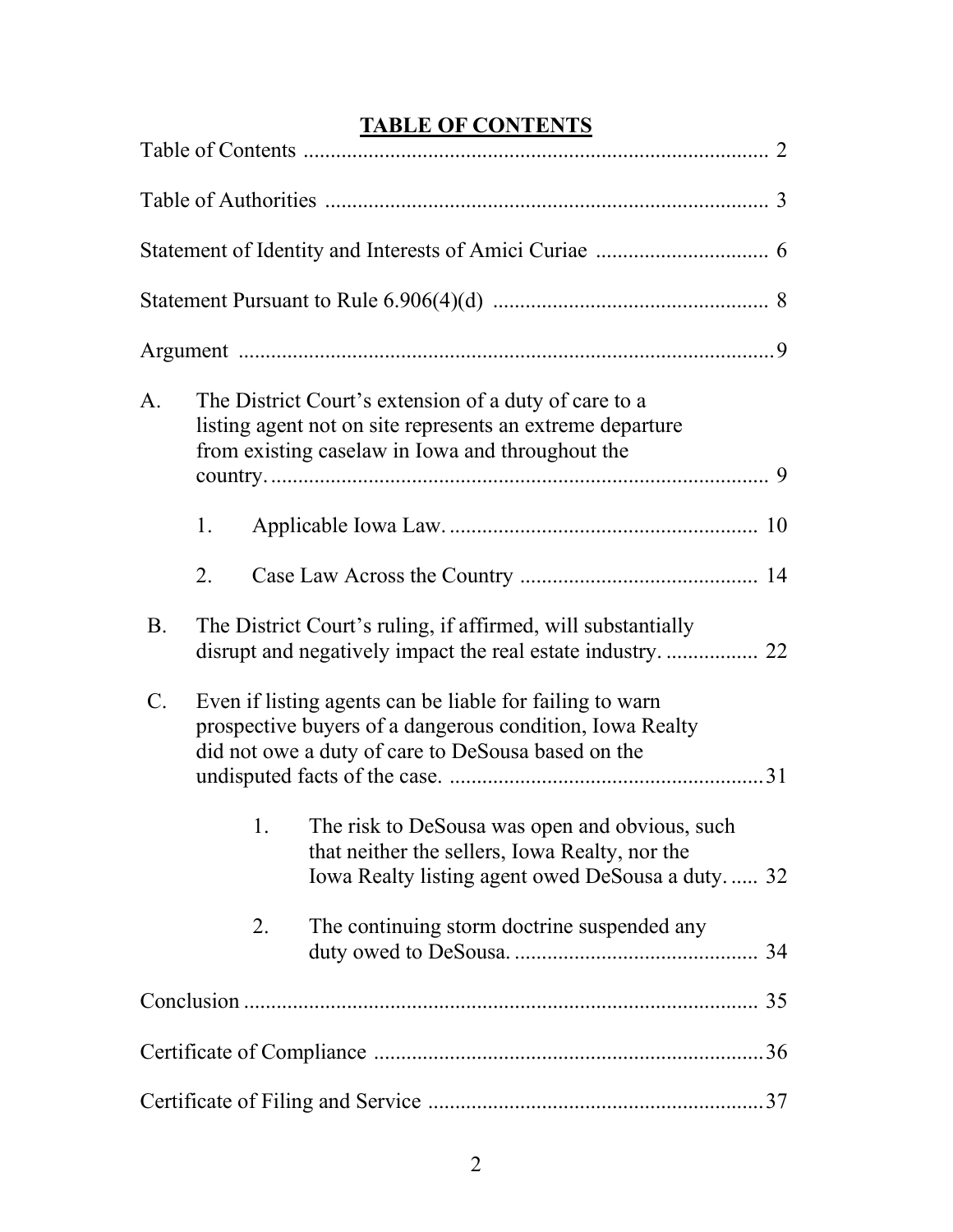# **TABLE OF AUTHORITIES**

|--|

| Atherton v. Hoenig's Grocery, 86 N.W.2d 252 (Iowa 1957) 33, 34                     |
|------------------------------------------------------------------------------------|
| Benson v. 13 Associates, LLC, No. 14-0132, 2015 WL 582053 (Iowa Ct.                |
|                                                                                    |
| <i>Davis v. Kwik–Shop, Inc.</i> , 504 N.W.2d 877 (Iowa 1993) 14                    |
|                                                                                    |
| <i>Fabrizi v. Fitchett</i> , Dkt. No. 5002/10, 2012 Slip Op. 30923 (N.Y. Sup. Mar. |
| Gries v. Ames Ecumenical Housing, Inc., 944 N.W.2d 626                             |
| Hanson v. Town & Country Shopping Center, Inc., 144 N.W.2d 870 (Iowa               |
| <i>Hoffnagle v. McDonald's Corp.</i> , 522 N.W.2d 808                              |
| <i>Hopkins v. Fox &amp; Lazo Realtors, 625 A.2d 1110</i>                           |
| <i>Hovden v. City of Decorah</i> , 155 N.W.2d 534, 537 (Iowa 1968) 35              |
| <i>Hoyt v. Gutterz Bowl &amp; Lounge, LLC, 829 N.W.2d 772 (Iowa 2013) 12</i>       |
|                                                                                    |
| Lim v. Gillies, No. 1 CA-CV 13-0478, 2014 WL 4980379 (Ariz. Ct. App.               |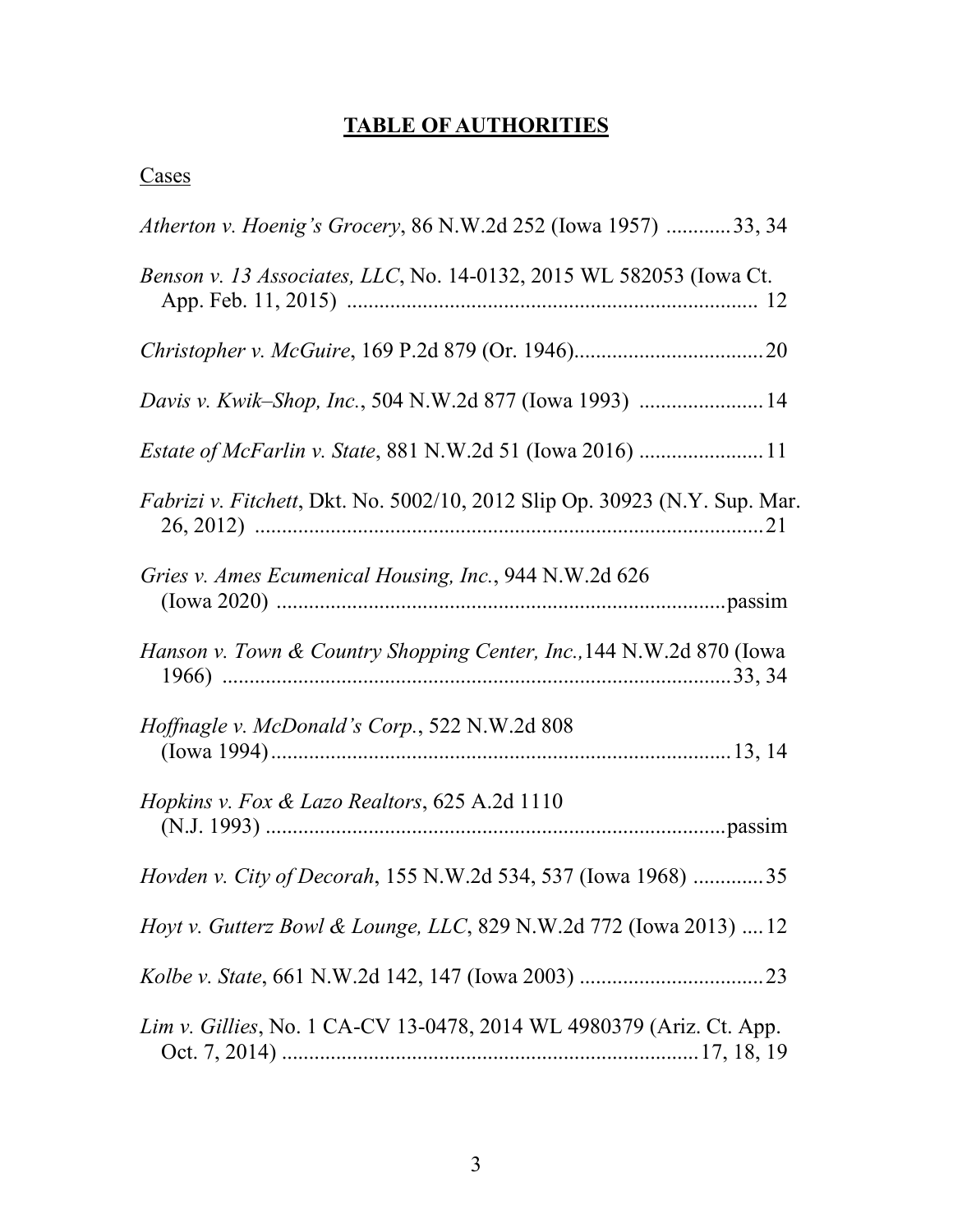| Lundman v. Davenport Assumption High School, 895 N.W.2d 902 (Iowa     |
|-----------------------------------------------------------------------|
| <i>Masick v. McColly Realtors, Inc., 858 N.E.2d 682 (Ind. Ct.</i>     |
| McCormick v. Nikkel & Associates, Inc., 819 N.W.2d 368                |
| Morris v. Legends Fieldhouse Bar & Grill, LLC, 958 N.W.2d 817 (Iowa   |
| Mullins v. Mailloux, No. TTDCV166010234S, 2017 WL 4172465 (Conn.      |
|                                                                       |
| Purcaro v. Angelicola, No. CV095014823, 2012 WL 3517614 (Conn.        |
|                                                                       |
|                                                                       |
| Schwalb v. Kulaski, 29 A.D.3d 563 (N.Y. Sup. 2006)  19, 20            |
| Tamasco v. Rodd, No. A-1574-16T2, 2018 WL 4055919 (N.J. Super. Aug.   |
| Thompson v. Kaczinski, 774 N.W.2d 829                                 |
| Walker v. Memorial Hospital, 45 S.E.2d 898 (Va. 1948) 34              |
| Wiedmeyer v. Equitable Life Assur. Soc'y of U.S., 644 N.W.2d 31 (Iowa |
| <u>Rules</u>                                                          |

# Iowa R. App. P. 6.906(d) ..............................................................................9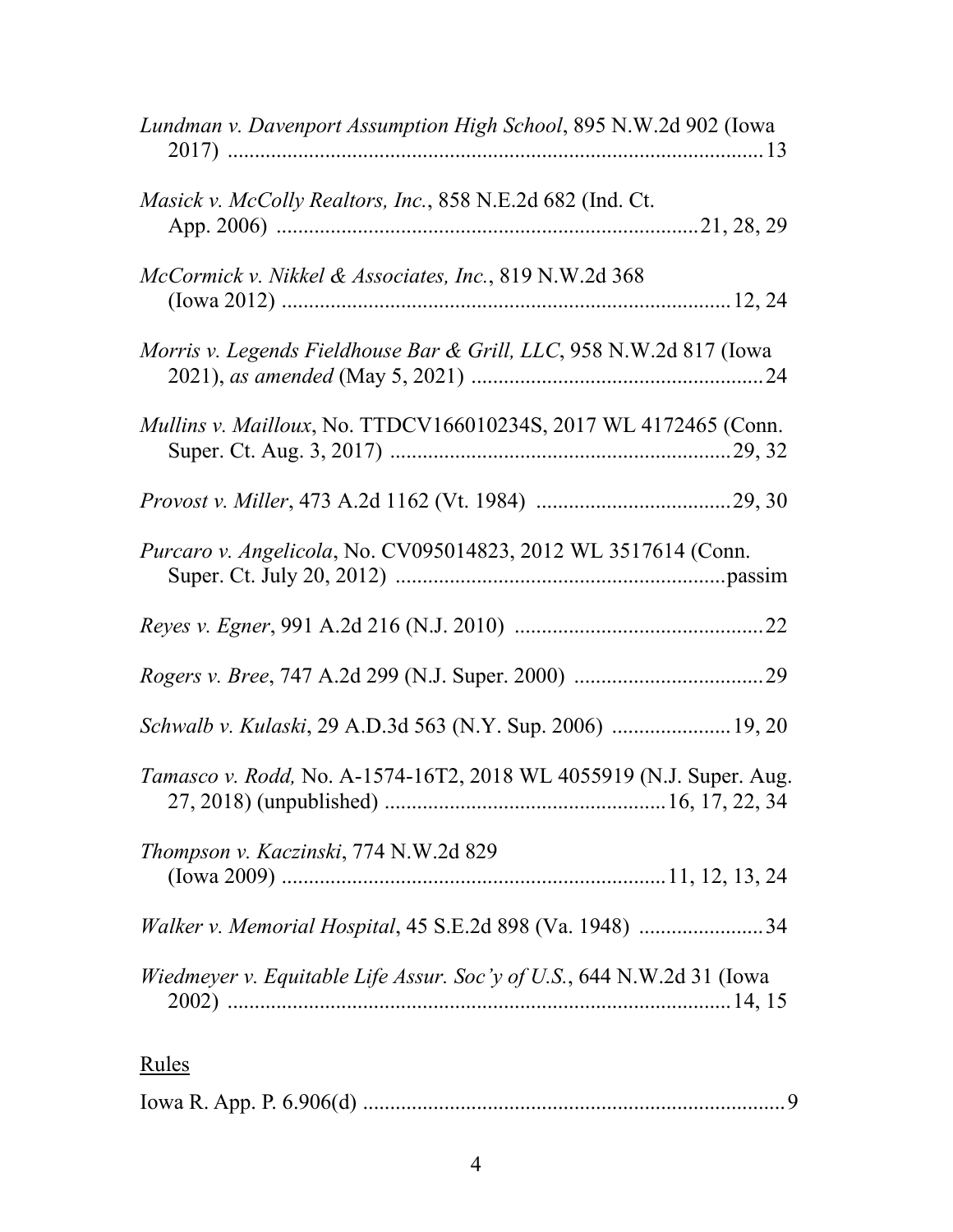# **Other Authorities**

| Emily Badger and Quoctrung Bui, Where Have All the Houses Gone?, N.Y.                                                                                                                                                    |
|--------------------------------------------------------------------------------------------------------------------------------------------------------------------------------------------------------------------------|
| Times, (Feb. 26, 2021, updated May 14, 2021),                                                                                                                                                                            |
| https://www.nytimes.com/2021/02/26/upshot/where-have-all-the-houses-                                                                                                                                                     |
|                                                                                                                                                                                                                          |
|                                                                                                                                                                                                                          |
| Restatement (Second) of Torts: Phys. & Emot. Harm                                                                                                                                                                        |
|                                                                                                                                                                                                                          |
|                                                                                                                                                                                                                          |
| Restatement (Third) of Torts: Phys. & Emot. Harm § 7  11, 12, 24                                                                                                                                                         |
|                                                                                                                                                                                                                          |
| Restatement (Third) of Torts: Phys. & Emot. Harm § 49  14                                                                                                                                                                |
|                                                                                                                                                                                                                          |
| ShowingTime app. July 2021 Showing Index Results: Traffic Cools, though<br>Showings Remain at Historic Levels, ShowingTime Blog, (Aug. 20, 2021),<br>https://www.showingtime.com/blog/july-2021-showing-index-results/31 |
| https://www.suprasystems.com/OurCompany/Pages/History.aspx 24                                                                                                                                                            |
| https://www.thebalance.com/what-are-lockboxes-and-how-do-lockboxes-                                                                                                                                                      |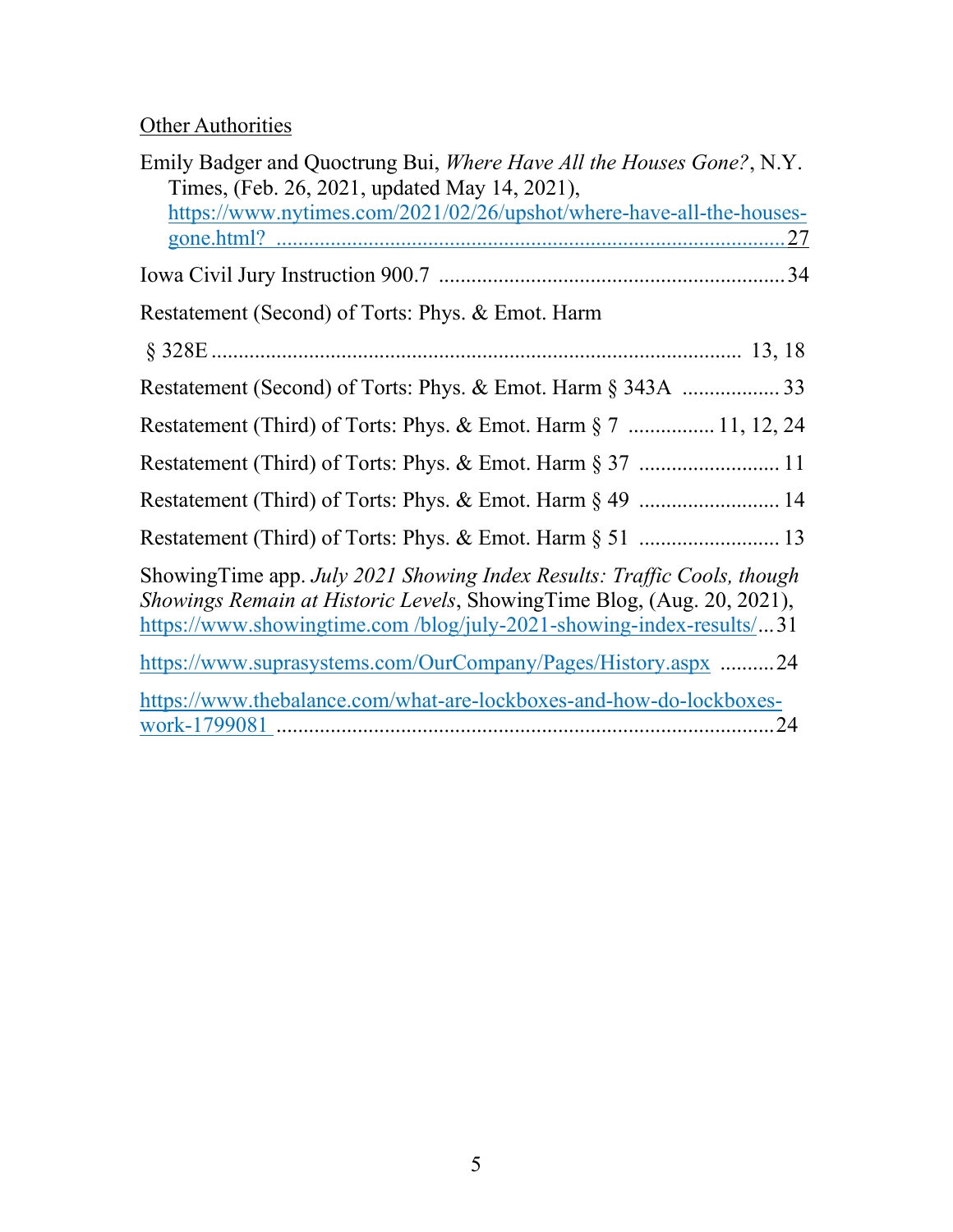#### **STATEMENT OF IDENTITY AND INTERESTS OF AMICI CURIAE**

*Amici* are the National Association of REALTORS® ("NAR") and the Iowa Association of REALTORS® ("IAR"). With their decades of experience and 1.5 million and 8,200 members in the real estate industry respectively, the NAR and IAR have a unique perspective on the potential ramifications of the District Court's decision and the issues presented by the parties on appeal.

The NAR, founded as the National Association of Real Estate Exchanges in 1908, is America's largest trade association with over 1.5 million members. Its members include residential and commercial brokers, salespeople, property managers, appraisers, counselors, and others engaged in the real estate industry. Currently, members belong to one or more of approximately 1,200 local associations or boards and 54 state and territory associations.

The IAR, formed in 1949, has nearly 8,200 members, including Iowa brokers, licensed agents, inspection companies, mortgage companies, banks, and other companies affiliated with the real estate industry.

The District Court erred in its holding that Defendant-Appellant Iowa Realty Co., Inc. ("Iowa Realty"), in its role as listing agent for Defendants Melissa and Matthew Fynaardts' home ("Property"), owed a duty to others for purposes of premises liability, including to prospective buyer Plaintiff-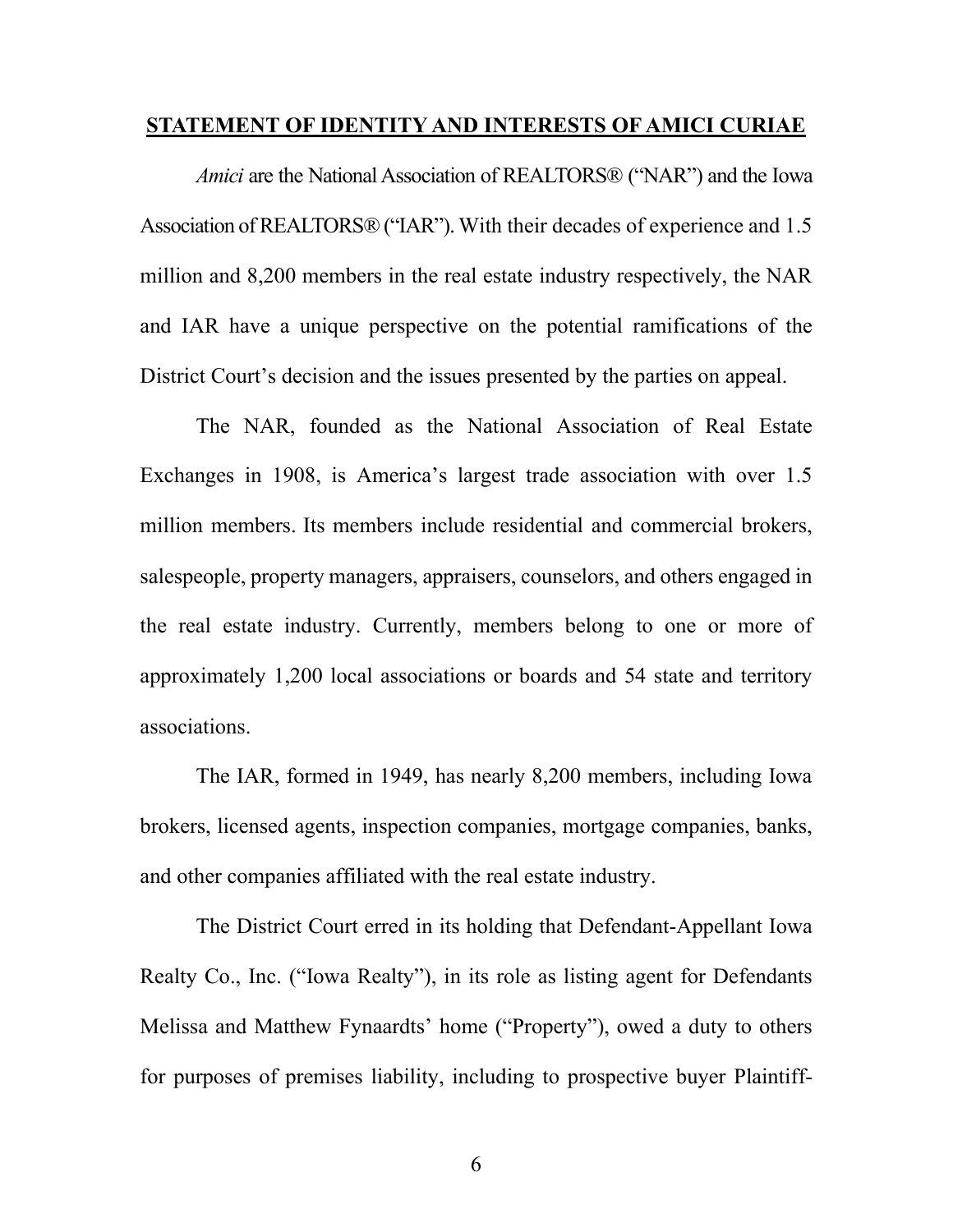Appellee Amanda DeSousa ("DeSousa"). There is no question that such holding, if affirmed, will materially change and otherwise affect the practices of thousands of real estate professionals throughout Iowa and potentially over a million real estate professionals nationwide, as well as consumers. Because this case addresses an important question regarding real estate professional liability, its proper resolution is of substantial concern to the NAR, the IAR, and their respective members.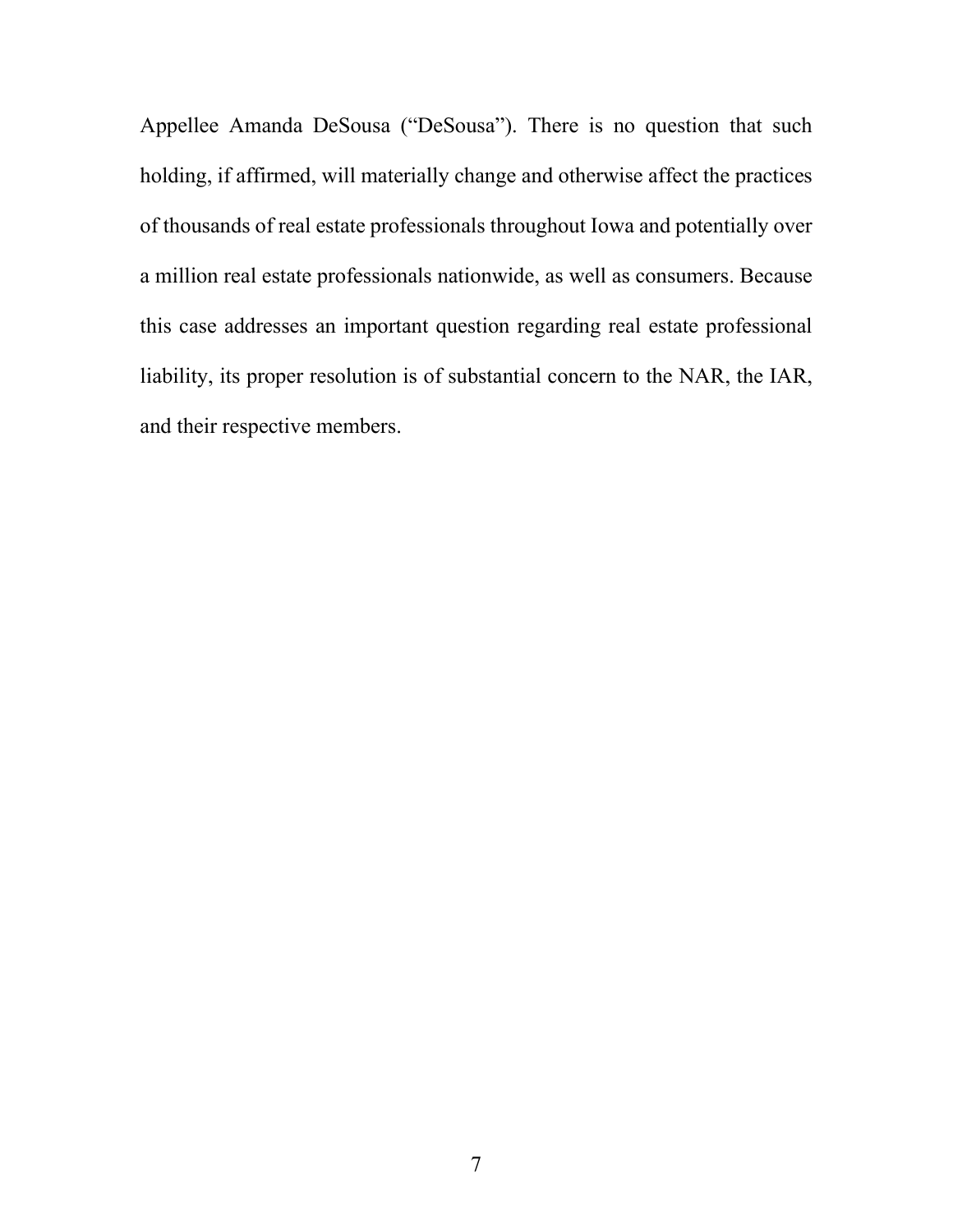#### **STATEMENT PURSUANT TO RULE 6.906(4)(d)**

Pursuant to Iowa Rule of Appellate Procedure 6.906(4)(d), NAR and IAR affirmatively state that (1) neither counsel for Appellant Iowa Realty, nor counsel for any other party, authored this brief in whole or in part, and (2) no person, other than the NAR and IAR, made a monetary contribution to the preparation or submission of this brief.<sup>1</sup>

<sup>&</sup>lt;sup>1</sup> Defendant-Appellant Iowa Realty pays annual dues to the Associations like all other members.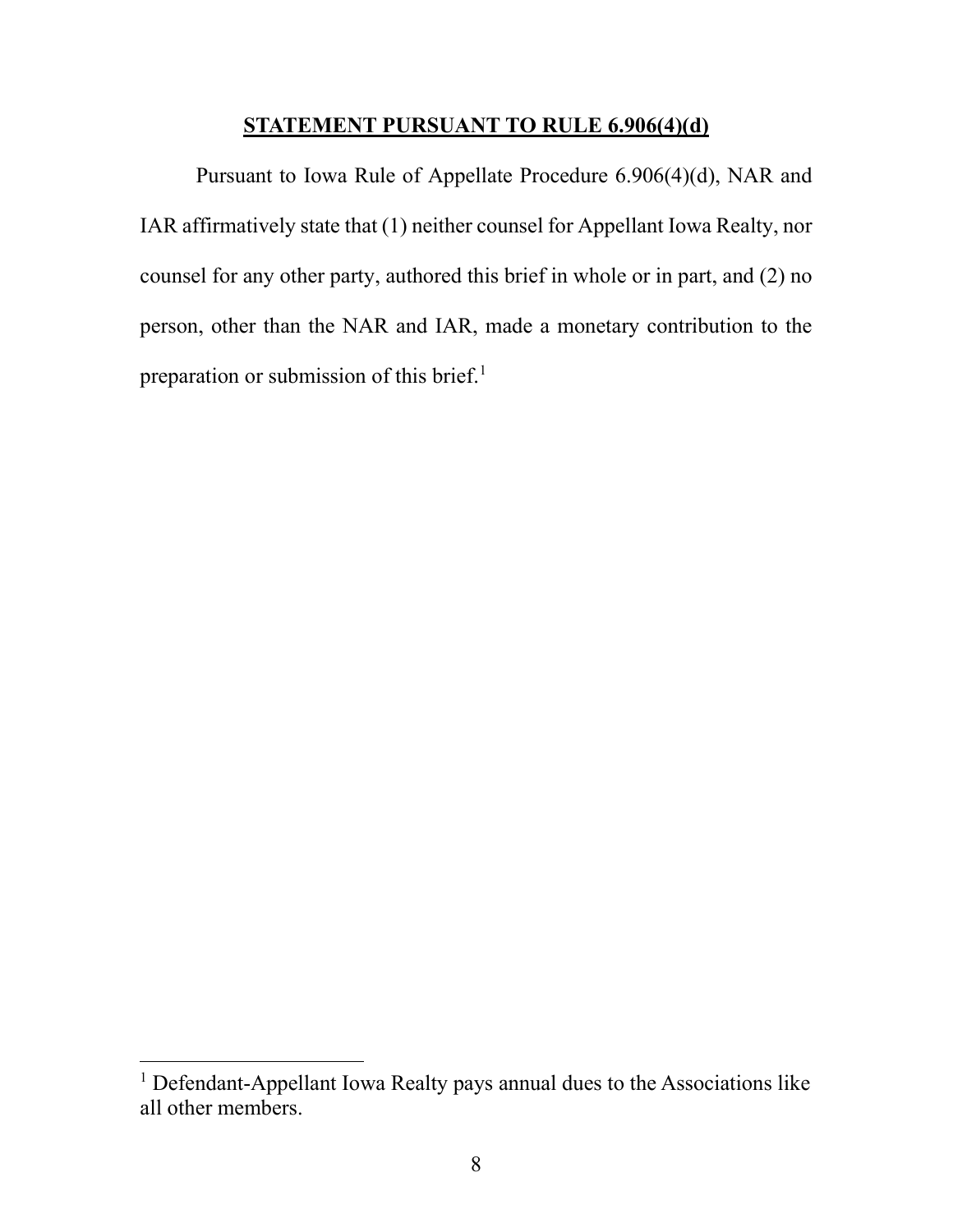#### **ARGUMENT**

## **A. The District Court's extension of a duty of care to a listing agent not on site represents an extreme departure from existing caselaw in Iowa and throughout the country.**

The District Court's extension of a duty of care to a listing agent who was not the possessor of the property and was not on site at the property represents an extreme departure from existing caselaw in Iowa and throughout the country. As is detailed herein, neither in Iowa nor in other jurisdictions has a court imposed such a broad duty on offsite listing agents to prospective buyers, as the District Court has attempted to do here.

The facts are important here: DeSousa did *not* attend an open house of the Property during which the Iowa Realty agent was present. DeSousa did *not* receive a private tour of the Property from the Iowa Realty agent. DeSousa and her agent did *not* speak to or otherwise interact with the Iowa Realty listing agent on the day of the incident. To reiterate, the Iowa Realty agent was *not* on site at any time *before, during, or after* the morning of the incident.

Rather, on December 28, 2018, DeSousa arrived at the Property for a private showing, with only her own agent who was unaffiliated with Iowa Realty. DeSousa's agent requested the private showing less than 24 hours before the 9:30 a.m. showing on December 28, 2018. (App. 0051). No Iowa Realty agent was on site for the showing, and there is no evidence in the record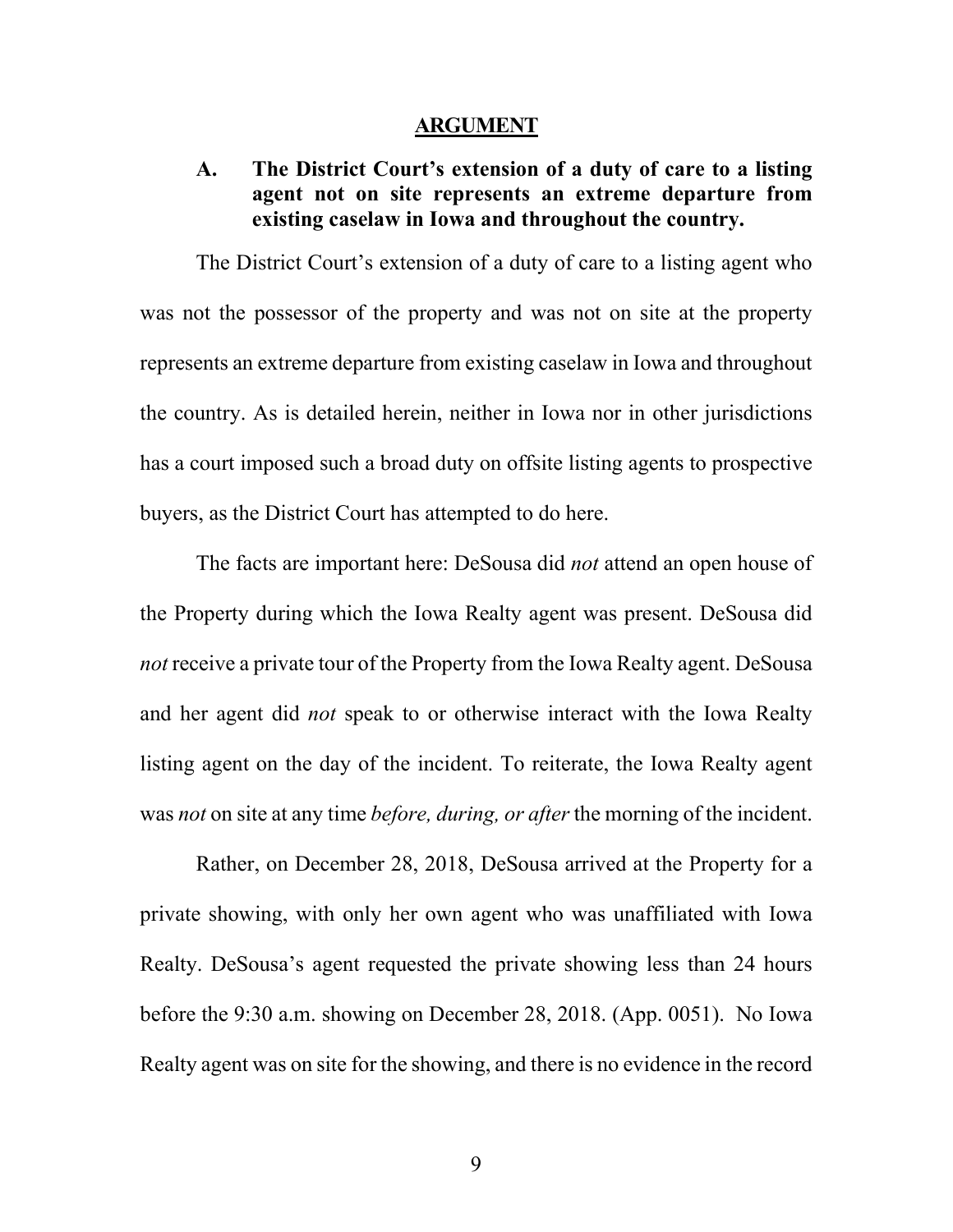that the listing agent was even notified of the private showing. (App. 0064). Further, per Defendant Matthew Fyndaardt's admission, it is undisputed that the seller-homeowner continued to maintain the Property and had control over the Property as of and including on December 28, the day of the incident.  $(App. 0044)$ . It is important for this Court to remember these facts in rendering its decision in this matter and to recognize that this fact pattern is extremely typical for the industry.

#### **1. Applicable Iowa Law.**

The starting point for this Court's legal analysis, as noted by the District Court, is *Thompson v. Kaczinski*'s change to Iowa's duty element of a negligence claim. 774 N.W.2d 829 (Iowa 2009). Pursuant to *Thompson* and its progeny, a duty of reasonable care exists "when the actor's conduct creates a risk of physical harm." *Thompson*, 774 N.W.2d at 834 (quoting Restatement (Third) of Torts: Phys. & Emot. Harm ("Restatement (Third)")  $\S$  7(a)). Conversely, where, like here, an actor's conduct "has not created a risk of physical or emotional harm to another," there is "*no duty of care to the other.*" *Estate of McFarlin v. State*, 881 N.W.2d 51, 60 (Iowa 2016) (emphasis added) (citing Restatement (Third) § 37).

As the District Court noted, subsequent Iowa cases have extended the *Thompson* analysis to premises liability cases. (App. 0066) (citing *Hoyt v.*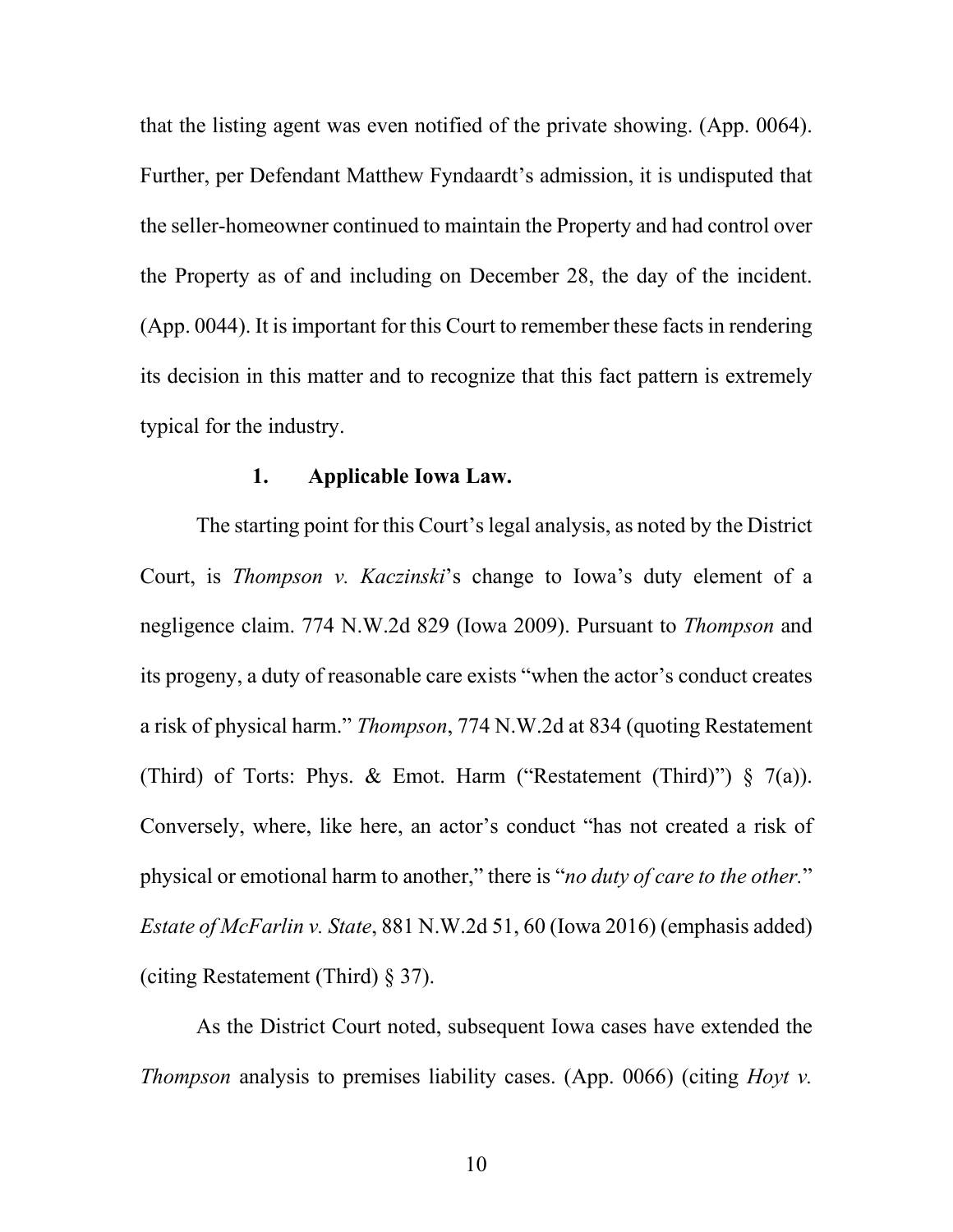*Gutterz Bowl & Lounge, LLC*, 829 N.W.2d 772 (Iowa 2013); *Benson v. 13 Associates, LLC*, No. 14-0132, 2015 WL 582053 (Iowa Ct. App. Feb. 11, 2015)). But, in analyzing *Thompson* and Restatement (Third) § 7, Iowa courts have also held that the duty of reasonable care will apply in most *but not all*  circumstances. **Importantly, "a lack of duty may be found if either the relationship between the parties or public considerations warrants such a conclusion.**" *McCormick v. Nikkel & Associates, Inc.*, 819 N.W.2d 368, 371 (Iowa 2012) (emphasis added) (citing Restatement (Third) § 7(b) ("[W]hen an articulated countervailing principle or policy warrants denying or limiting liability in a particular class of cases, a court may decide that the defendant has no duty or that the ordinary duty of reasonable care requires modification.")). Iowa's longstanding "control rule persists under the Restatement (Third) of Torts . . . [because t]he party in control of the [property] is best positioned to take precautions to identify risks and take measures to improve safety." *Id.* at 374.

Here, Iowa Realty definitively did *not* create the risk of physical harm to DeSousa. There is nothing in the record to support an argument to the contrary. Rather, DeSousa slipped and fell on the "icy" pavement resulting from the ongoing winter weather, which was known to DeSousa. (App. 0053) (App. 0048-0049). DeSousa's injuries stem from the winter storm, which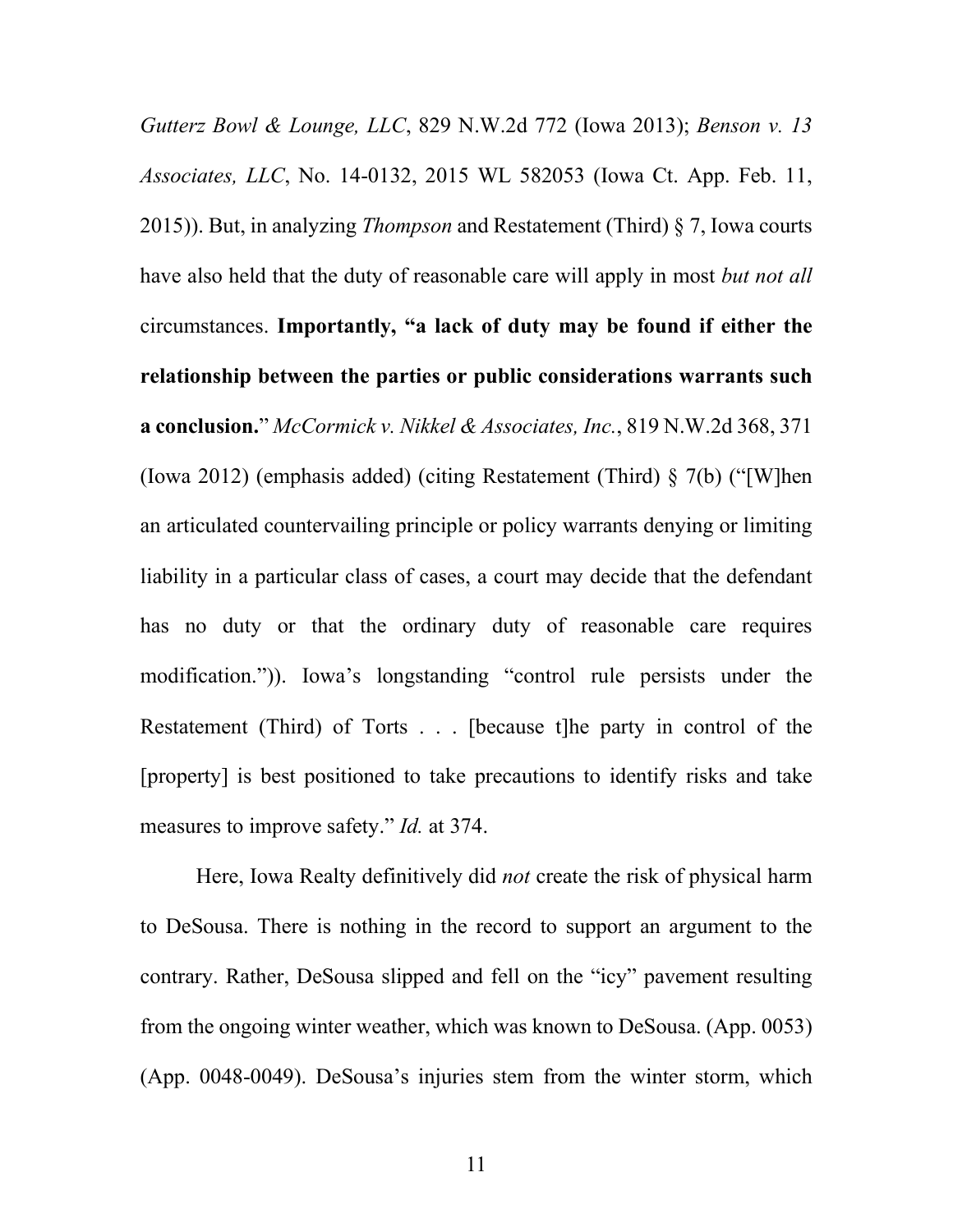created a "natural hazard." *Gries v. Ames Ecumenical Housing, Inc.*, 944 N.W.2d 626, 631 (Iowa 2020). Because Iowa Realty did not create a risk of harm to DeSousa, Iowa Realty owed her no duty under *Thompson*'s negligence analysis.

Next, and most importantly, this Court must look through the lens of Iowa's premises liability standard and the "control rule" in rendering its decision, and, in this regard, who is the "possessor of land is a threshold issue to determination of liability." *Hoffnagle v. McDonald's Corp.*, 522 N.W.2d 808, 813 (Iowa 1994). Per Iowa law, a land possessor "owes a duty of reasonable care to entrants on the land" with regard to the land possessor's conduct that creates risks to entrants on the land and artificial and natural conditions on the land that pose risks to entrants on the land. *Lundman v. Davenport Assumption High School*, 895 N.W.2d 902, 910 (Iowa 2017) (quoting Restatement (Third) § 51).

A person is a possessor of land if he is or has been in occupation of the land with the intent to control it or is entitled to immediate occupation of the land if no other person is in possession of it. Restatement (Second) of Torts § 328E. In determining who is a "possessor" of the land, Iowa courts look to who has "control" of the land. A person is in "control" of the land if he has "the authority and ability to take precautions to reduce the risk of harm to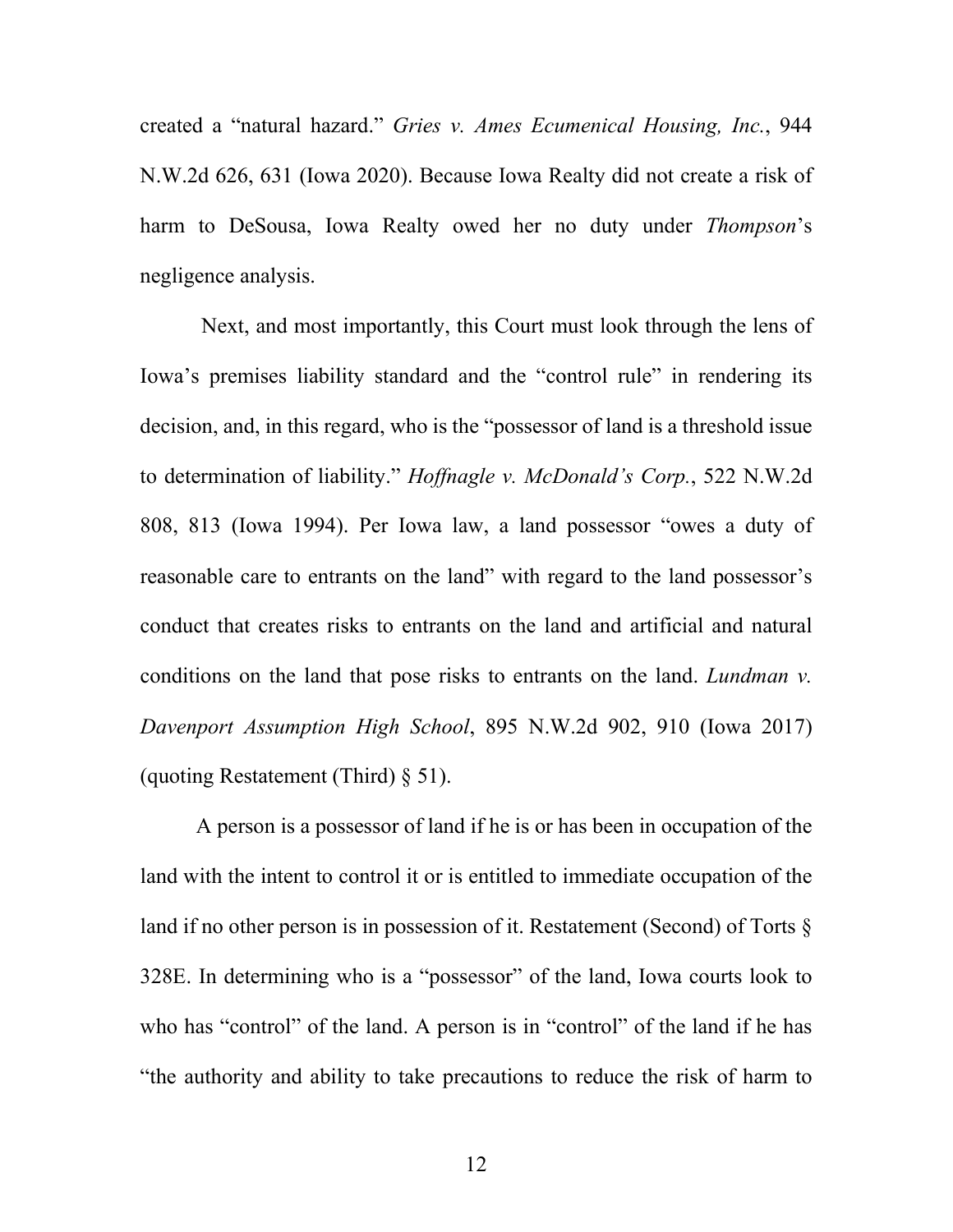entrants." Restatement (Third) § 49, cmt. c. The issue of whether a party had control of the property such that he owes a duty is "necessarily and properly determined as a matter of law by the court." *Hoffnagle*, 522 N.W.2d at 814 (citing *Davis v. Kwik–Shop, Inc.*, 504 N.W.2d 877, 879 (Iowa 1993)). Typically, the property owner is in control of the property and the possessor of the land. However, the owner can permit others to take control of the land, such as a contractor who is performing work on the property, or to a tenant pursuant to a lease. *Id.* Though, even where a property owner entered into a property management contract with a third party, this Court held the property owner remained the sole possessor of the property and was liable in a premises liability case, explaining "[b]ased on this principle, we are convinced that the acts of [the property management company] in asserting possession and control over the premises are in legal effect the acts of [the property owner]. As a consequence of those acts, [the property owner] continued to be the possessor." *Wiedmeyer v. Equitable Life Assur. Soc'y of U.S.*, 644 N.W.2d 31, 34-35 (Iowa 2002).

Here, the record is devoid of any evidence that the Fynaardts ever ceded control of the Property to anyone, including Iowa Realty. Instead, it is undisputed that the Fynaardts owned the Property, had been in occupation of the Property, were in control of the Property, and intended to control the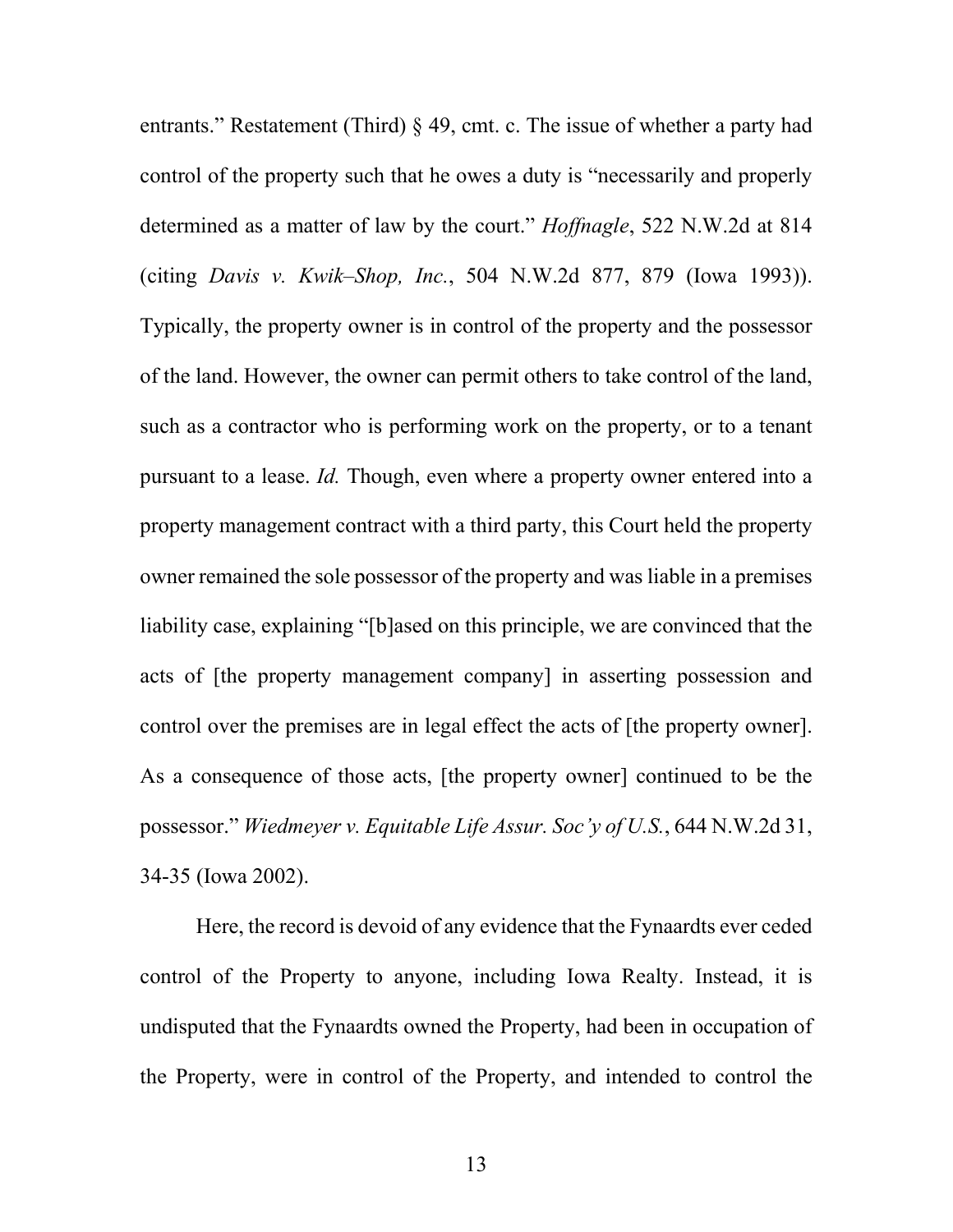Property. Iowa Realty's role as a listing agent was significantly less involved than a property management company, which this Court previously held insufficient to be a possessor of property. *See Wiedmeyer*, 644 N.W.2d at 35. Matthew Fynaardt admitted that he retained control of the Property and the accompanying, ongoing duty to maintain it, including removing any snow or ice that might occur on the Property. Not only did the Fynaardts retain control of the Property, but they also affirmatively acknowledged that their Iowa Realty listing agent did not have permission to "take precautions to reduce the risk of harm to entrants."

Iowa Realty did not have permission to make physical changes to the Property, nor was Iowa Realty expected to make any needed repairs. (App. 0109-110). Because the Fynaardts retained complete control of the Property and were the only ones who had the authority and ability to take precautions to reduce the risk of harm to entrants, including DeSousa, they were the sole possessors of the Property for purposes of premises liability.

#### **2. Case Law Across the Country.**

Other jurisdictions have repeatedly and consistently held that listing agents who are similarly situated to the Iowa Realty listing agent do not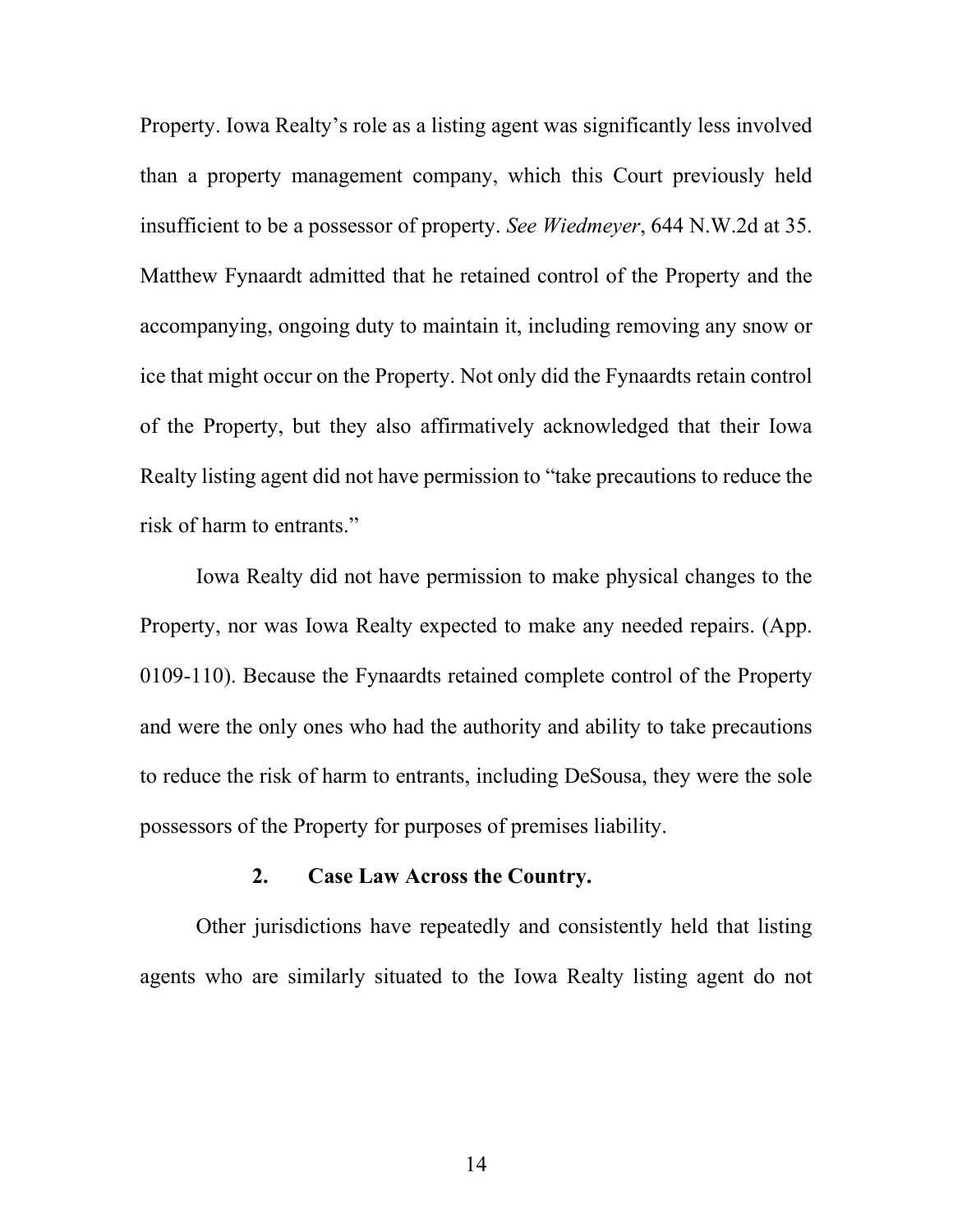control the property sufficiently during a private showing to justify a duty of care under premises liability law. 2

In the highly analogous *Tamasco v. Rodd*, the New Jersey appellate court found that the listing agent owed no duty to the plaintiff who slipped on icy steps outside the property during a time where the listing agent was not present. There, the plaintiff was a buyer's agent who slipped and fell on an ice-covered staircase while accompanying an appraiser to the property. No. A-1574-16T2, 2018 WL 4055919, at \*1 (N.J. Super. Aug. 27, 2018) (unpublished). The plaintiff sued both the property owner, who no longer resided in the vacant property, as well as the listing agent. *Id.* In *Tamasco*, like in this matter, the property owner conceded that she retained responsibility for maintaining the property. *Id.* In that case, the plaintiff argued that the listing agent owed a duty to keep the property free of snow and ice based on *Hopkins v. Fox & Lazo Realtors* and its progeny. *Id.* (citing *Hopkins v. Fox & Lazo Realtors*, 625 A.2d 1110 (N.J. 1993)). The lower court disagreed, distinguishing *Hopkins,* which had involved a listing agent and a potential buyer *in an open house setting*, and granted the real estate professional's motion for summary judgment, which was affirmed on appeal. *Tamasco*, 2018 WL 4055919, at \*2.

<sup>2</sup> *See* Appellant's Br. at 14-15 (citing several supportive out-of-state cases).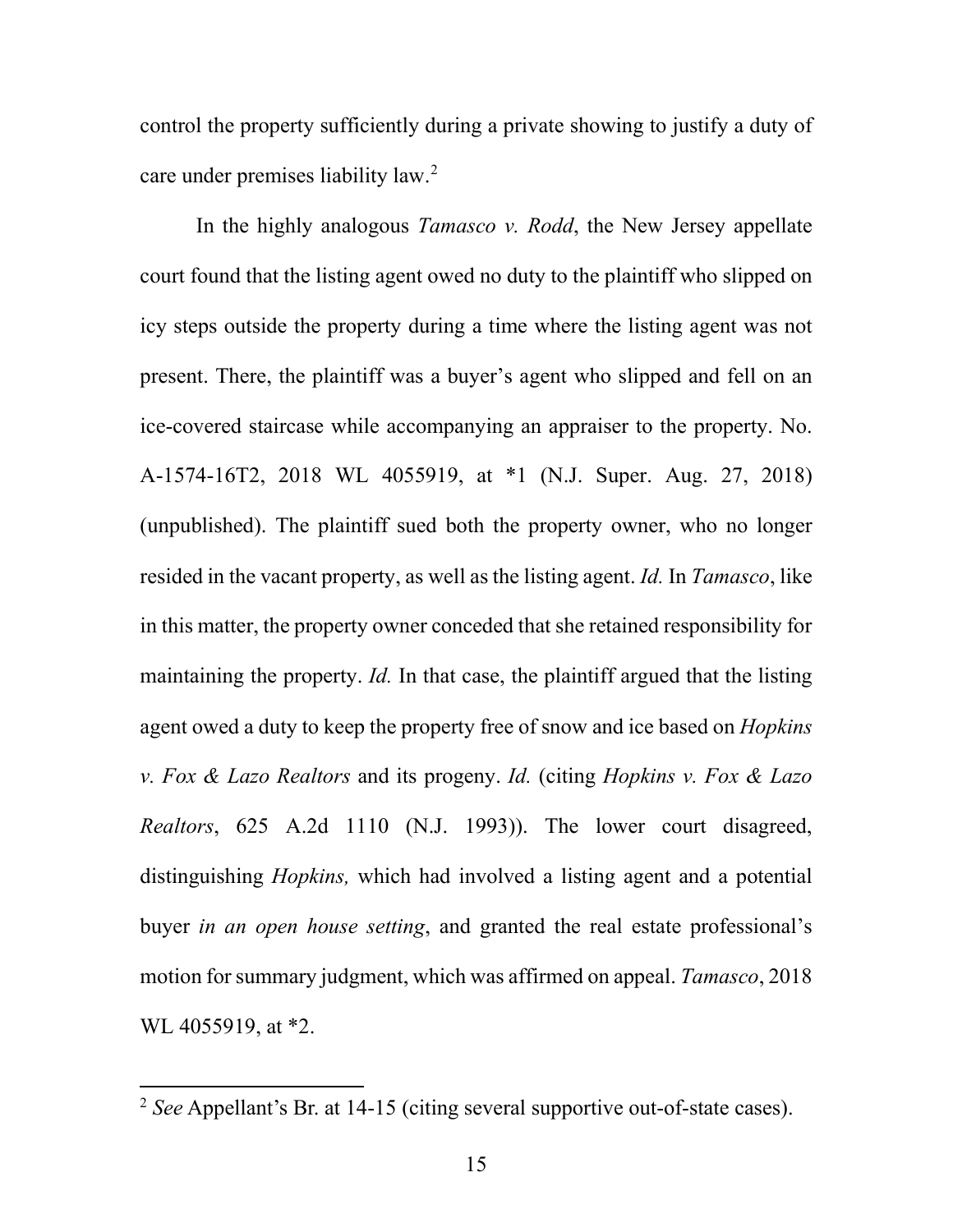In affirming the lower court's order granting summary judgment and declining to expand *Hopkin*s beyond the open house scenario, the *Tamasco*  court held "a real estate broker does not have a duty to take affirmative action to ensure the property of the client-owner is clear from ice and snow." *Id.* at \*2. In responding to and rejecting several arguments raised by the plaintiffbuyer's agent, the Court reasoned as follows:

Plaintiff also argues that [the listing agent's] relationship to the seller implicitly included a duty to ensure that access to the property was free of dangerous conditions like snow and ice on the entrance way. We disagree. [The listing agent's] relationship to the seller was defined by the terms of the listing agreement. [The listing agent] did not agree to provide snow removal services. . . .

Plaintiff also argues that the second and third factors, the nature of the attendant risk and the opportunity and ability to exercise care, weigh in her favor. There is no factual or legal support for imposing liability on [the listing agent]. The risk associated with ascending an ice-covered staircase was readably discernible to plaintiff when she decided to accompany the appraiser to the property. There is no legal or public policy basis to impose the property owner's common law burden to prevent this harm on [the listing agent].

*Id*. at \*4–5.

Similarly, the Arizona Court of Appeals affirmed a lower court's grant of summary judgment to the listing agents in *Lim v. Gillies*, No. 1 CA-CV 13- 0478, 2014 WL 4980379, at \*2 (Ariz. Ct. App. Oct. 7, 2014). In *Lim*, the prospective buyer's agent was injured during a private showing of a house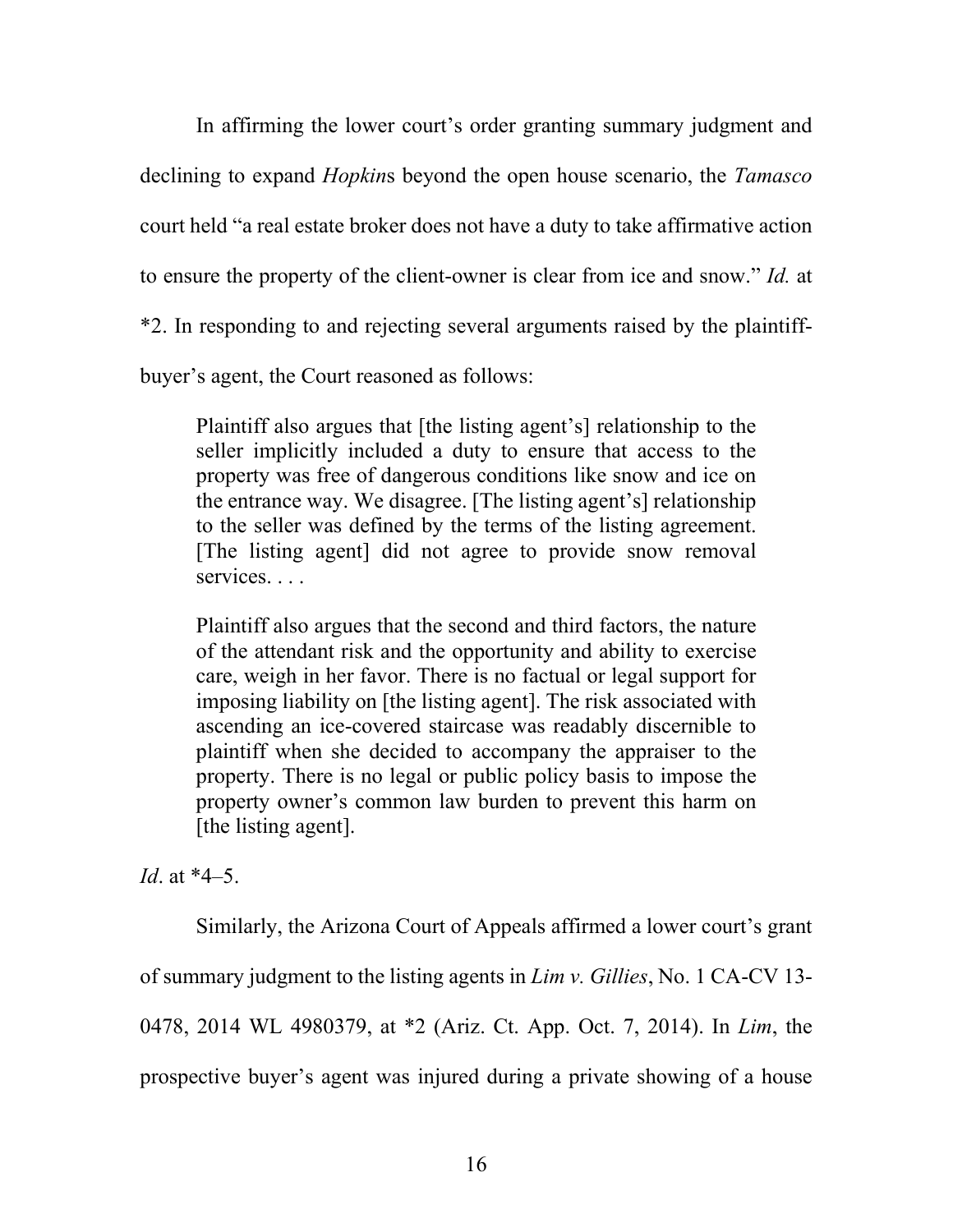that she attended with the prospective buyer when the seller's listing agents were not present. The appellate court concluded that the listing agents did not occupy or control the house and otherwise were not the possessors of the house. In that regard, the court reasoned as follows:

In seeking summary judgment, Seller's Agents submitted evidence that they did not own, control, occupy, maintain, or manage the property and that their only connection to the property was as a listing agent making it available to prospective buyers. [Plaintiff] did not controvert this evidence but claimed the exclusive nature of the listing agreement with [the seller's property manager] constituted a possessory interest because it allowed Seller's Agents to control the property by restricting access through the lockbox. The Restatement, however, requires occupation by the alleged possessor in addition to the element of control, see Restatement § 328E, and there is no evidence Seller's Agents occupied the property at any time. Given the undisputed evidence that Seller's Agents did not own or occupy the property, were not responsible for maintaining it, and had no right to immediately possess it, [plaintiff] failed to raise a material question of fact about whether Seller's Agents possessed the property.

*Id.* at \*2-3. Indeed, the appellate court was unpersuaded by the plaintiff's claims that there were material disputed facts that prevented summary judgment relating to whether the buyer's agent retrieved the key from the MLS lockbox or if the seller's agent gave the buyer's agent the code for the non-MLS lockbox used to maintain the property, explaining that any such facts were immaterial. *Id*. at \*1 n.2.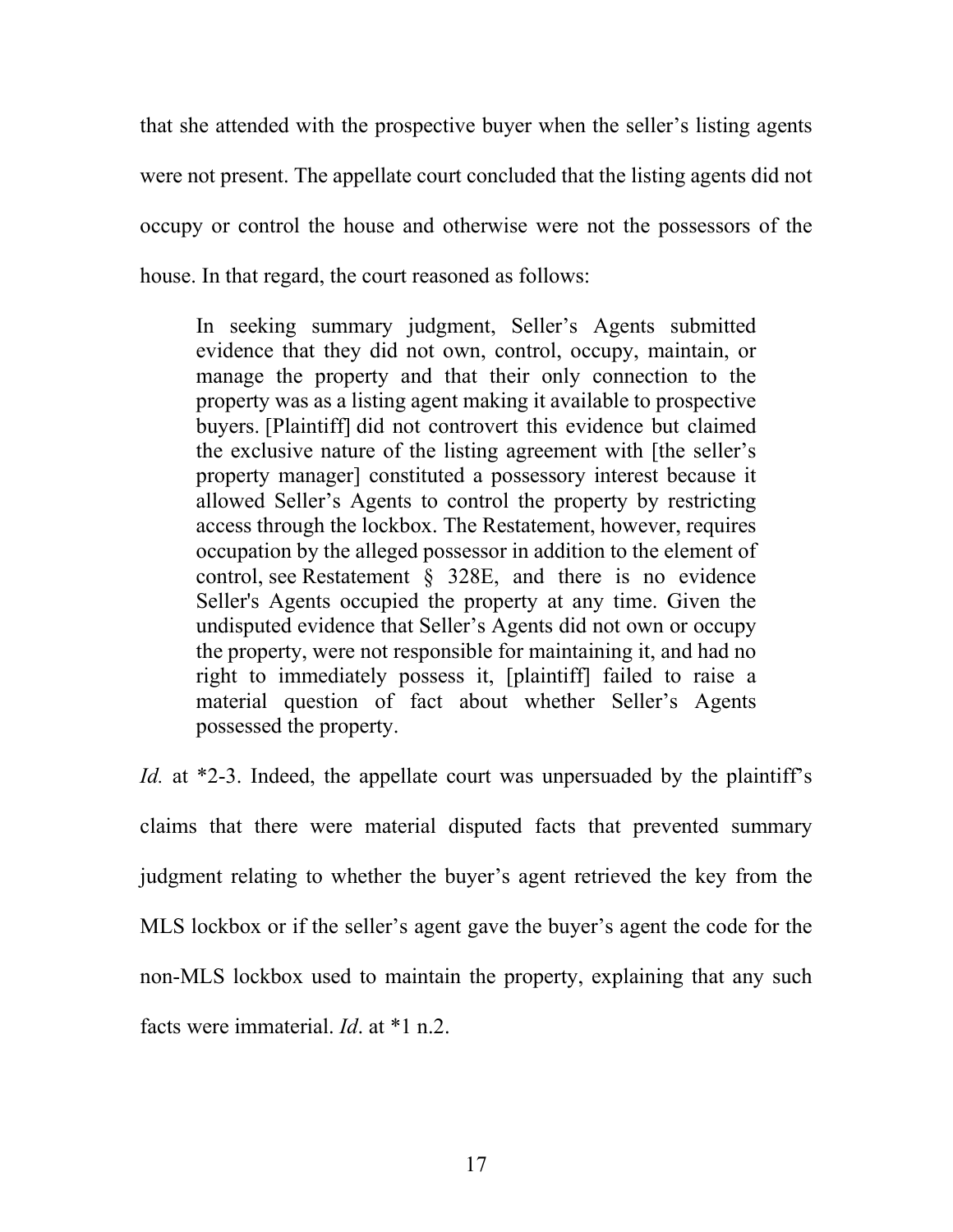Further, the appellate court disagreed with the plaintiff that the listing agents owed him a duty of care because the listing agents were acting on behalf of the house's possessor. In that regard, the court held that the listing agents' actions, merely marketing and selling the house, did not create a duty, also noting "Seller's Agents did not create the hazard that injured [plaintiff] and were not present when he fell." *Id*. at \*3. Based upon the foregoing, the seller's listing agents' summary judgment dismissal was affirmed.

Likewise, in the New York case of *Schwalb v. Kulaski*, 29 A.D.3d 563 (N.Y. Sup. 2006), the plaintiffs, the Schwalbs, were prospective buyers of a farm and sued the listing agent of the farm to recover damages for injuries allegedly sustained by Mr. Schwalb's fall through a floorboard in the barn on the property. The appellate court ruled that the real estate agent's motion for summary judgment should have been granted. In its decision, the Court explained as follows:

Generally, liability for an allegedly defective condition on property must be based on occupancy, ownership, control, or special use of the premises. The [listing agent and company] established their prima facie entitlement to judgment as a matter of law by submitting evidence that they did not own, control, occupy, maintain, or manage the property and that their only connection to the property was to show it to prospective buyers. ... Because the defendants owed no duty of care to the plaintiffs, and had no knowledge of the defect in the barn, they cannot be held liable for the allegedly defective condition on the property.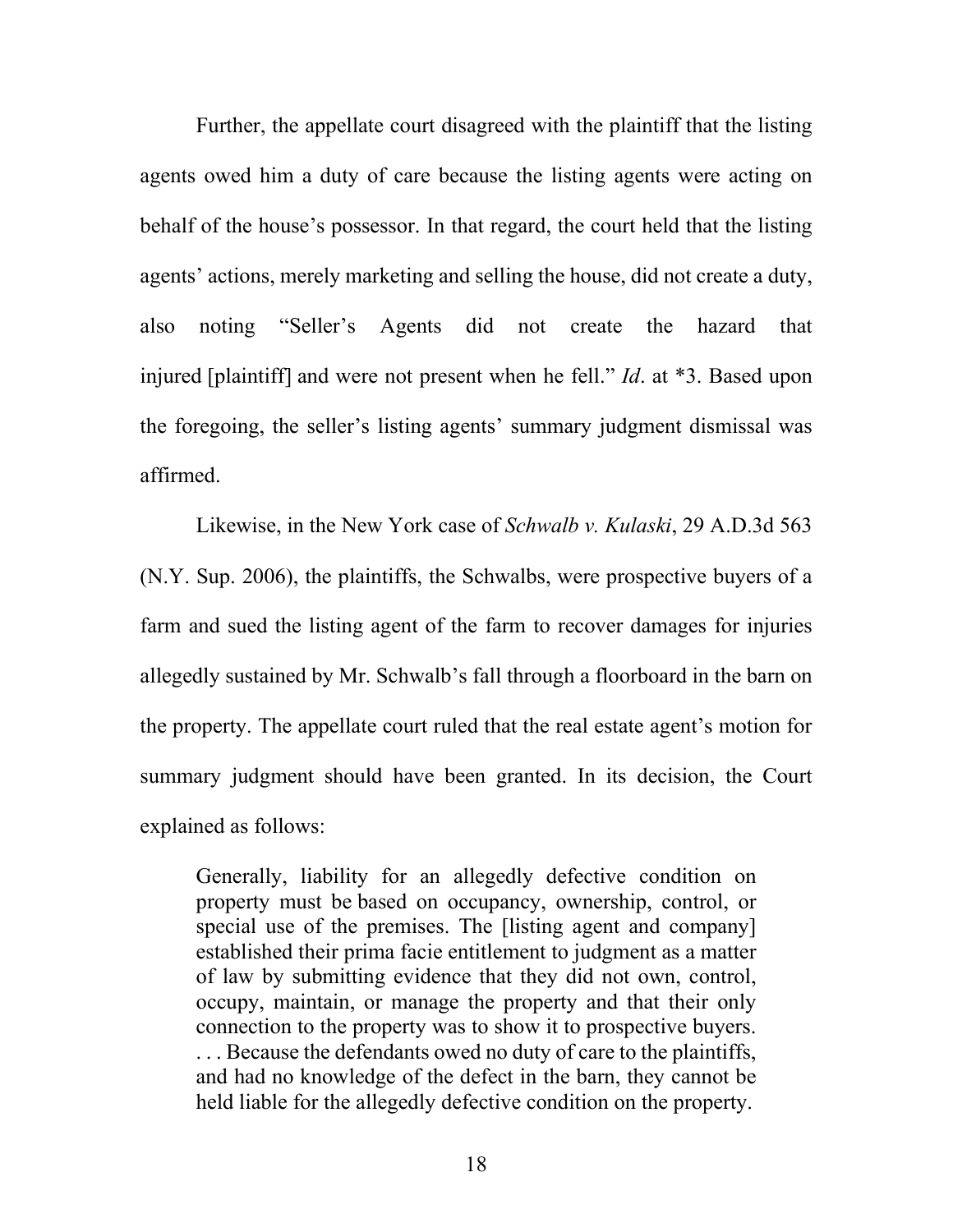*Id*. at 697-698.

By way of further example, in *Christopher v. McGuire*, the Oregon Supreme Court declined to impose a duty on a listing agent where a prospective buyer was thrown from the porch after the porch fence gave way while on a private tour because the agent was not the owner of the property and therefore was "under no duty to keep the property in repair." 169 P.2d 879, 880 (Or. 1946)*.* Indeed, in that case, the listing agent was present during the private tour, and the Oregon Supreme Court nonetheless found that the listing agent had no duty to the prospective buyer for her fall. In its ruling, the court stated: "A real estate broker employed to sell property has the right of entry for such purpose, but can it be said that by so doing he is in 'possession and control' of the property? We think not." *Id.* at 881. That court, like the others, concluded that, as a matter of law, a listing agent is not in possession or control of the house he or she is employed to sell merely by the fact that the agent is listing the house and has the right of entry into the house for such purpose. *Id.*

Consistent with the above cases, in the Connecticut case of *Purcaro v. Angelicola*, No. CV095014823, 2012 WL 3517614 (Conn. Super. Ct. July 20, 2012) (unpublished), a listing agent was again not liable for a prospective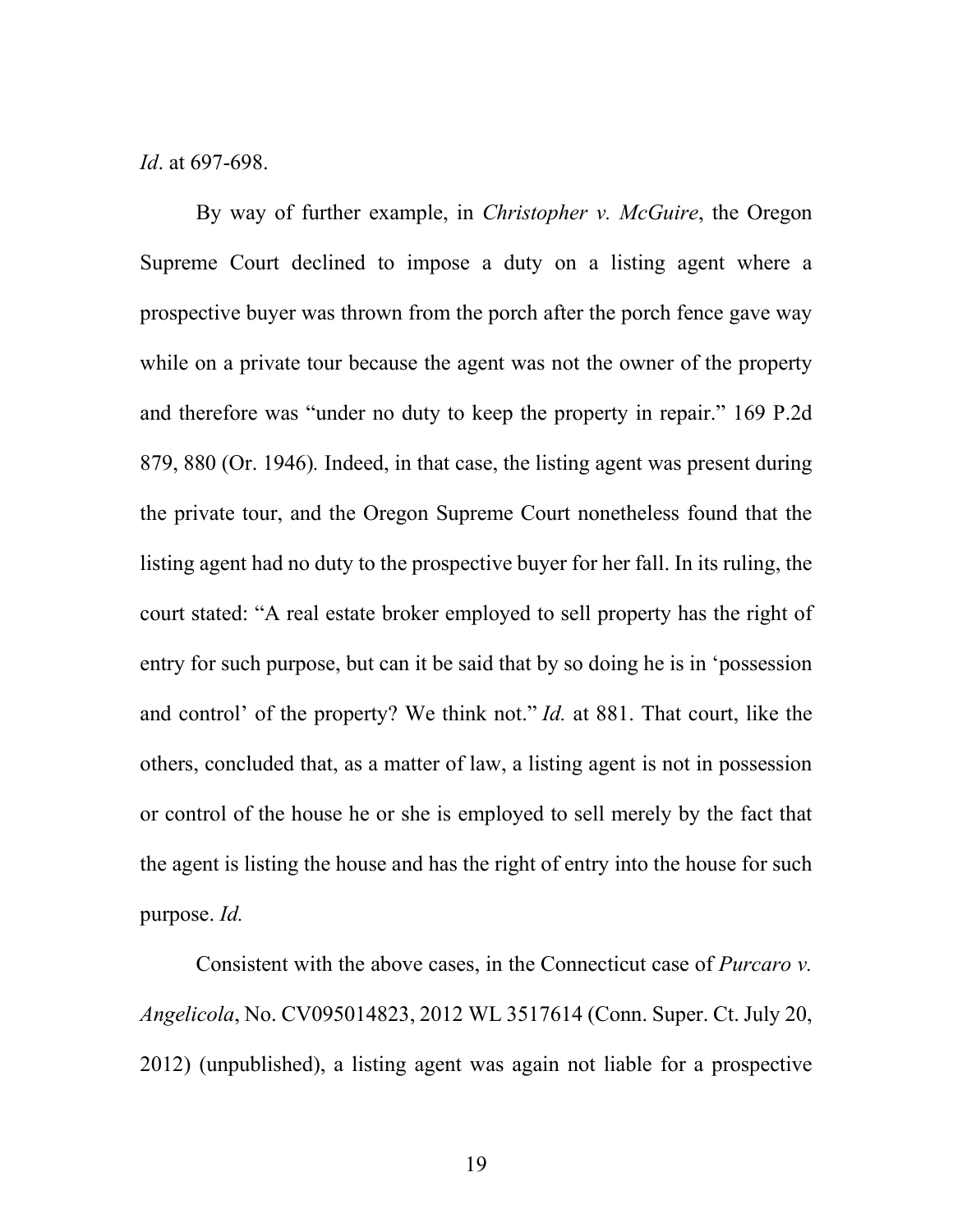buyer's injury. There, a prospective buyer fell down the stairs near where the listing agent had left the lockbox and subsequently filed suit against the real estate agent, asserting the agent was liable for her injuries. *Id.* at \*1. In that case, the court held the listing agent owed no duty to the prospective buyer because there was no evidence that the listing agent "owned, occupied, controlled or made special use of the property." *Id.* at \*13 (citing *Fabrizi v. Fitchett*, Dkt. No. 5002/10, 2012 Slip Op. 30923 (N.Y. Sup. Mar. 26, 2012)); *see, e.g.*, *Masick v. McColly Realtors, Inc.*, 858 N.E.2d 682, 691 (Ind. Ct. App. 2006) (holding that a listing agent was not liable, "declin[ing] to impose such a duty on real estate brokers who do not have sufficient control over the premises to independently give rise to a duty to warn under recognized premises liability principles").

Similarly, courts in other jurisdictions have consistently held that listing agents, who are similarly situated to the Iowa Realty agent here, do not owe any duty to perform an inspection. Some courts recognize narrow exceptions where listing agents do owe a limited duty, none of which are present here. *Purcaro*, 2012 WL 3517614 at \*12 (collecting cases). For example, some courts have imposed additional duties on listing agents during an open house where the listing agent has "a higher degree of responsibility to assure the safety of those persons accepting the invitation." *Hopkins*, 625 A.2d at 1113.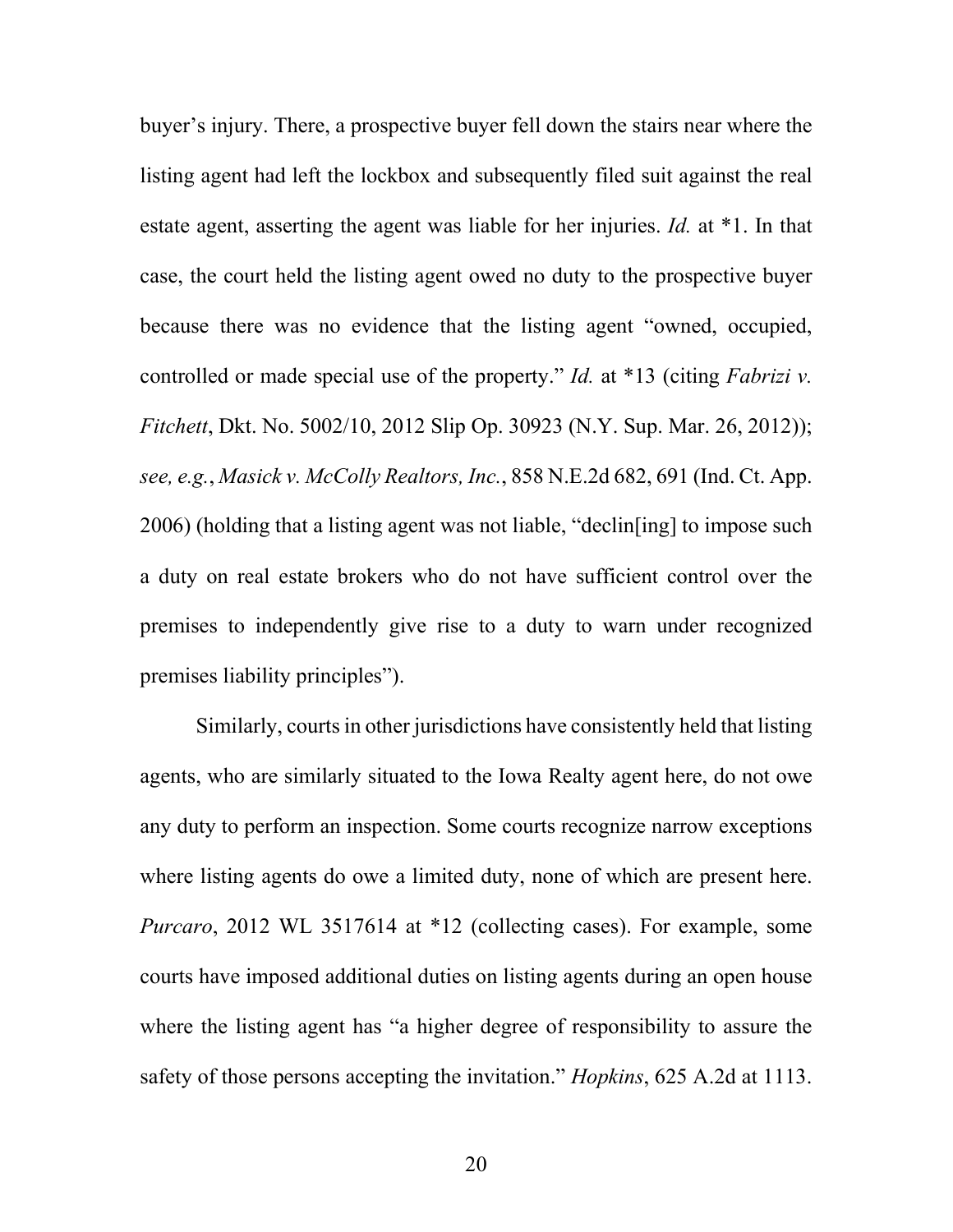Even then, the duty is limited to "defects that are reasonably discoverable through an ordinary inspection of the home undertaken for purposes of its potential sale. The broker is not responsible for latent defects that are hidden and of which the broker has no actual knowledge." *Id.* Courts have consistently been unwilling to expand these narrow exceptions:

Our holding in *Hopkins* did not suggest an intent to require that a realtor provide an ongoing guarantee of a property's safety, nor was it designed to protect occupants of a property from personal responsibility for awareness of their surroundings and the dangers inherent in those surroundings. Rather, *Hopkins* established the proposition that realtors owe a duty of care to protect invited visitors to a marketed piece of property from physical conditions that the nature and duration of their visit might not afford them an opportunity to recognize for themselves.

*Reyes v. Egner*, 991 A.2d 216, 218 (N.J. 2010).

Based on Iowa and other caselaw on point, the underlying circumstances do not justify a duty being imposed on Iowa Realty to DeSousa. In particular, DeSousa did not attend an open house. Rather, she requested and attended a private showing with her own agent, and the Iowa Realty listing agent was not present. Like in *Tamasco*, the Fynaardts retained control of the Property, including the responsibility to remove snow and ice at the end of a winter storm. Because Iowa Realty did nothing more than list the Fynaardts' Property, it lacked sufficient control of the Property to justify owing DeSousa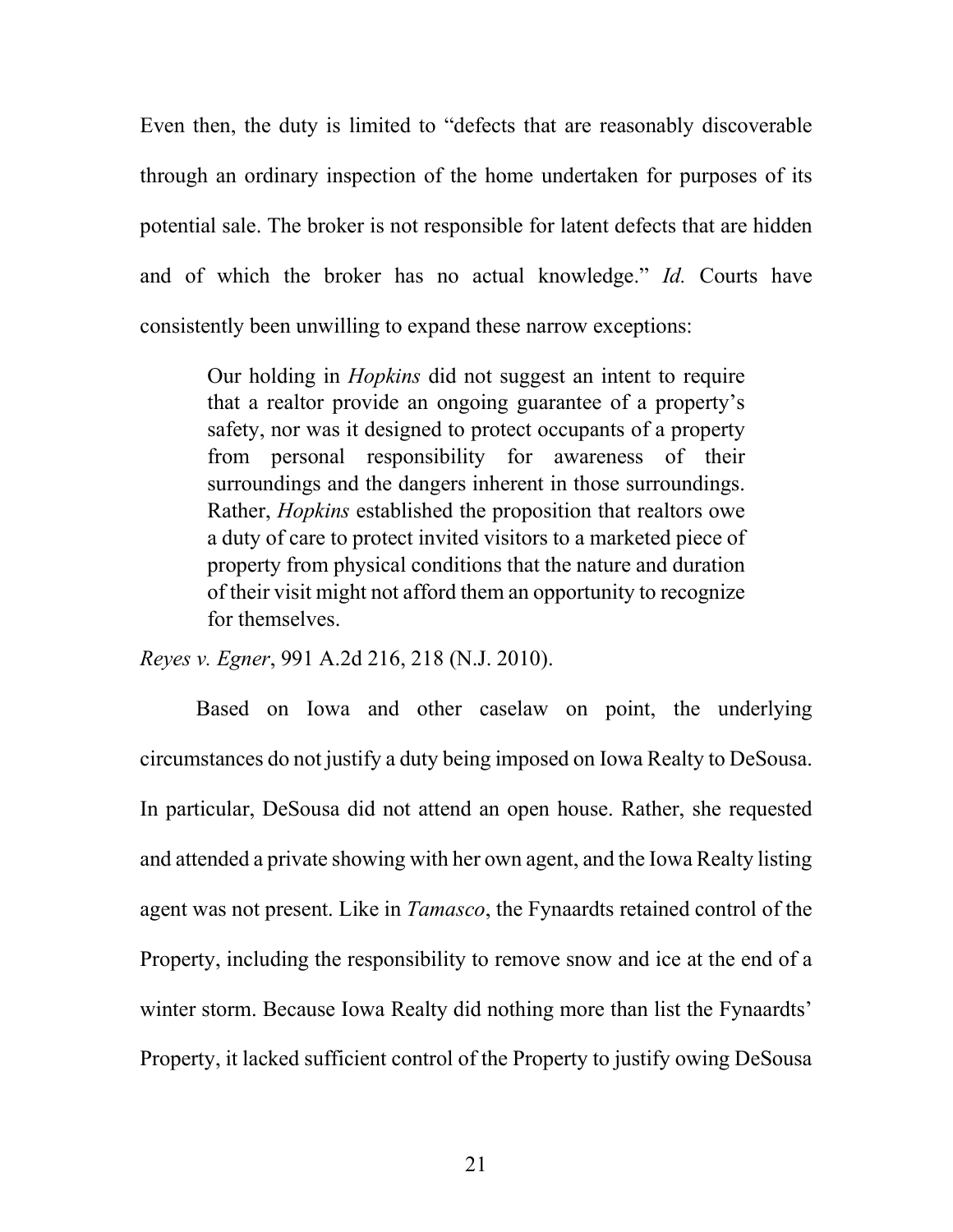a duty of care. Accordingly, and consistent with longstanding premises liability precedent in Iowa and nationally, this Court should reverse the denial of Iowa Realty's Motion for Summary Judgment and hold that the District Court should grant such motion.

## **B. The District Court's ruling, if affirmed, will substantially disrupt and negatively impact the real estate industry.**

As *amici*, IAR and NAR are focused not only on the applicable law as applied to the facts of this matter, but also on the implications of this Court's ruling on the real estate industry in Iowa and nationwide. Such implications are a certainty as this situation of a private showing, without the listing agent being present, happens every day in Iowa and nationwide in the real estate industry.

Indeed, the Iowa Supreme Court has recognized that this case involves exactly the type of legal question where courts can and should consider the larger impact and public policy considerations. The Iowa Supreme Court has long held that "the existence of a duty *depends largely on public policy*." *Kolbe v. State*, 661 N.W.2d 142, 147 (Iowa 2003) (emphasis added) (holding no duty owed to general public based on public policy concerns). As noted above, in *Gries*, the Iowa Supreme Court held that a land possessor did not have any duty or liability for a plaintiff's injuries in a slip-and-fall incident caused by ice/snow, expressly reasoning that "[s]ignificant policy reasons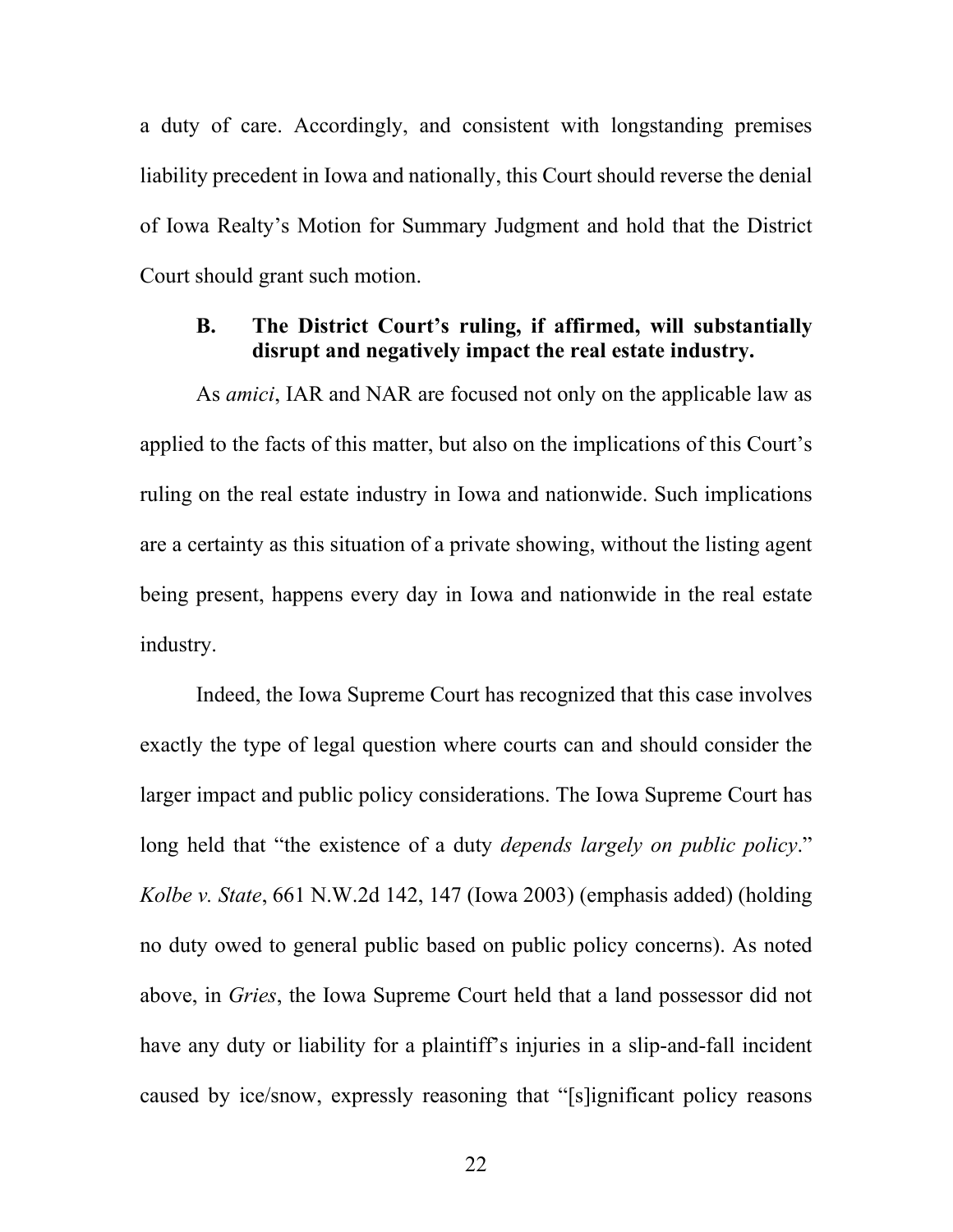justify relieving a land possessor of the duty" to remove snow and ice during a storm. *Gries*, 944 N.W.2d at 631-32. The Iowa Supreme Court has, on multiple occasions, explained that "**a lack of duty may be found if** either the relationship between the parties or **public considerations warrants such a conclusion**." *Morris v. Legends Fieldhouse Bar & Grill, LLC*, 958 N.W.2d 817, 822 (Iowa 2021), *as amended* (May 5, 2021) (citing *McCormick*, 819 N.W.2d at 371 and *Thompson,*774 N.W.2d at 834 (emphasis added)). Several of the out-of-state courts cited herein have explicitly discussed the public policy considerations supporting their decisions not to impose liability upon listing agents. *See also* Restatement (Third) § 7(b) ("[W]hen an articulated countervailing principle or policy warrants denying or limiting liability in a particular class of cases, a court may decide that the defendant has no duty or that the ordinary duty of reasonable care requires modification.").

The type of private showing that occurred in this case, without involvement of a listing agent, is common in the industry and in Iowa. There are several reasons for that. By way of background, before the advent of lockboxes and other recent technologies,  $3$  prospective buyers typically toured

<sup>&</sup>lt;sup>3</sup> Lockboxes and keyboxes have evolved during the decades of their existence, with the first electronic keybox being introduced sometime in the 1990s. *See* https://www.suprasystems.com/OurCompany/Pages/History.aspx; https://www.thebalance.com/what-are-lockboxes-and-how-do-lockboxeswork-1799081.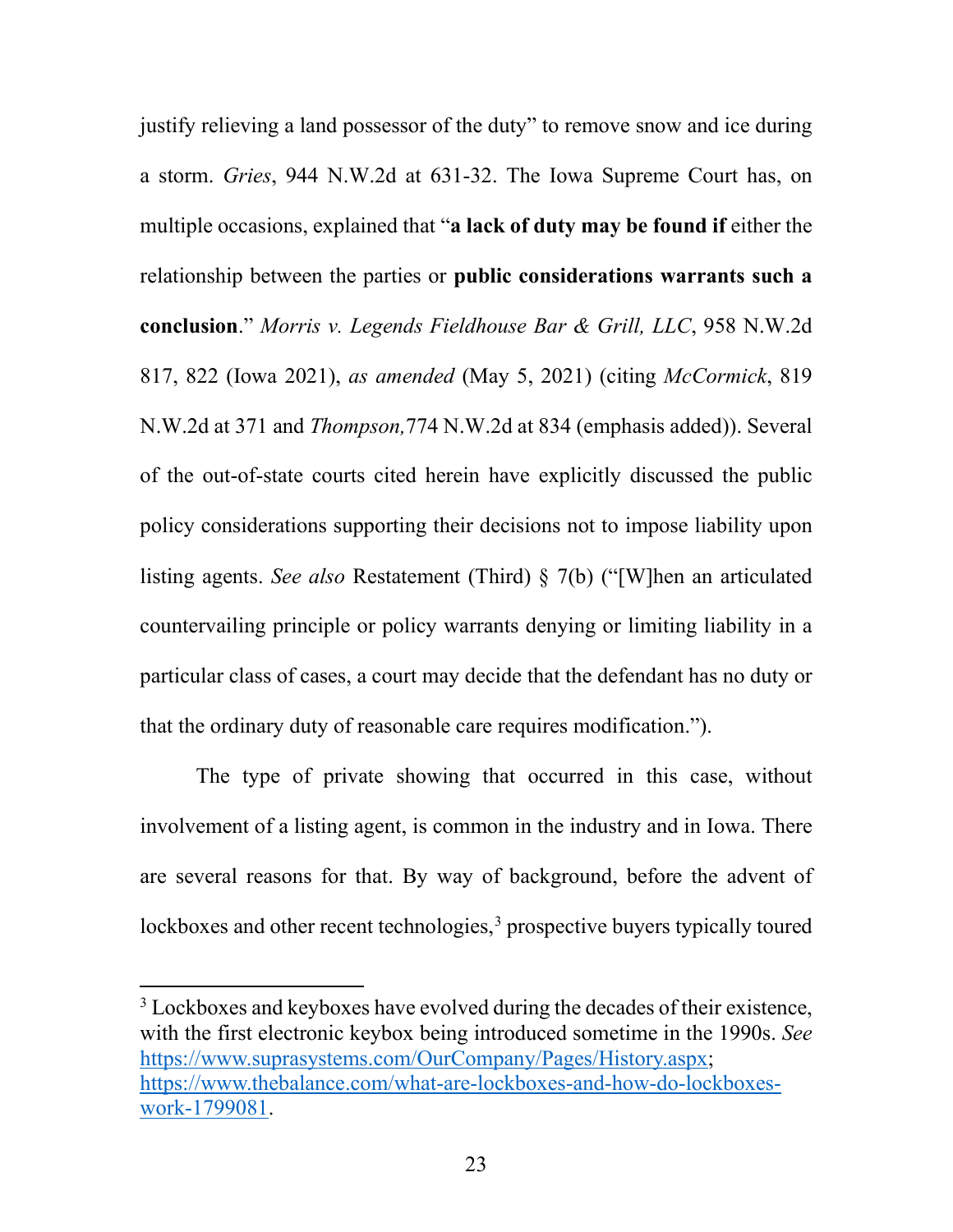a house for sale either (1) as part of an open house, which typically occurred on weekends, or (2) as part of a private showing where the listing agent would meet the buyer and buyer's agent at the listed house, unlock the house, and tour the house with the buyer and buyer's agent. The lockbox changed all of that, allowing prospective buyers and their agents to tour houses without the need for access from, or onsite participation by, the seller or seller's agent. A lockbox, which generally hangs around the doorknob of a house, holds the keys to the house to allow access for all real estate professionals, while continuing to keep the house secure.

Typically, and as was the case here, when listing a home, Iowa real estate professionals have used a lockbox, as well as a web-based application or software to approve and manage private showing requests. Prospective buyers' agents will request a private showing in the application, which is either approved or denied by the seller or the listing agent or is automatically approved or denied by the application/software based on the settings inputted by the seller's agent. Once the private showing request is manually or automatically approved, the buyer's agent uses their lockbox key upon arrival to access the property and to tour the home with his or her prospective buyer, without either the seller or listing agent present. Together, these innovations create efficiencies for all parties involved in the home buying process.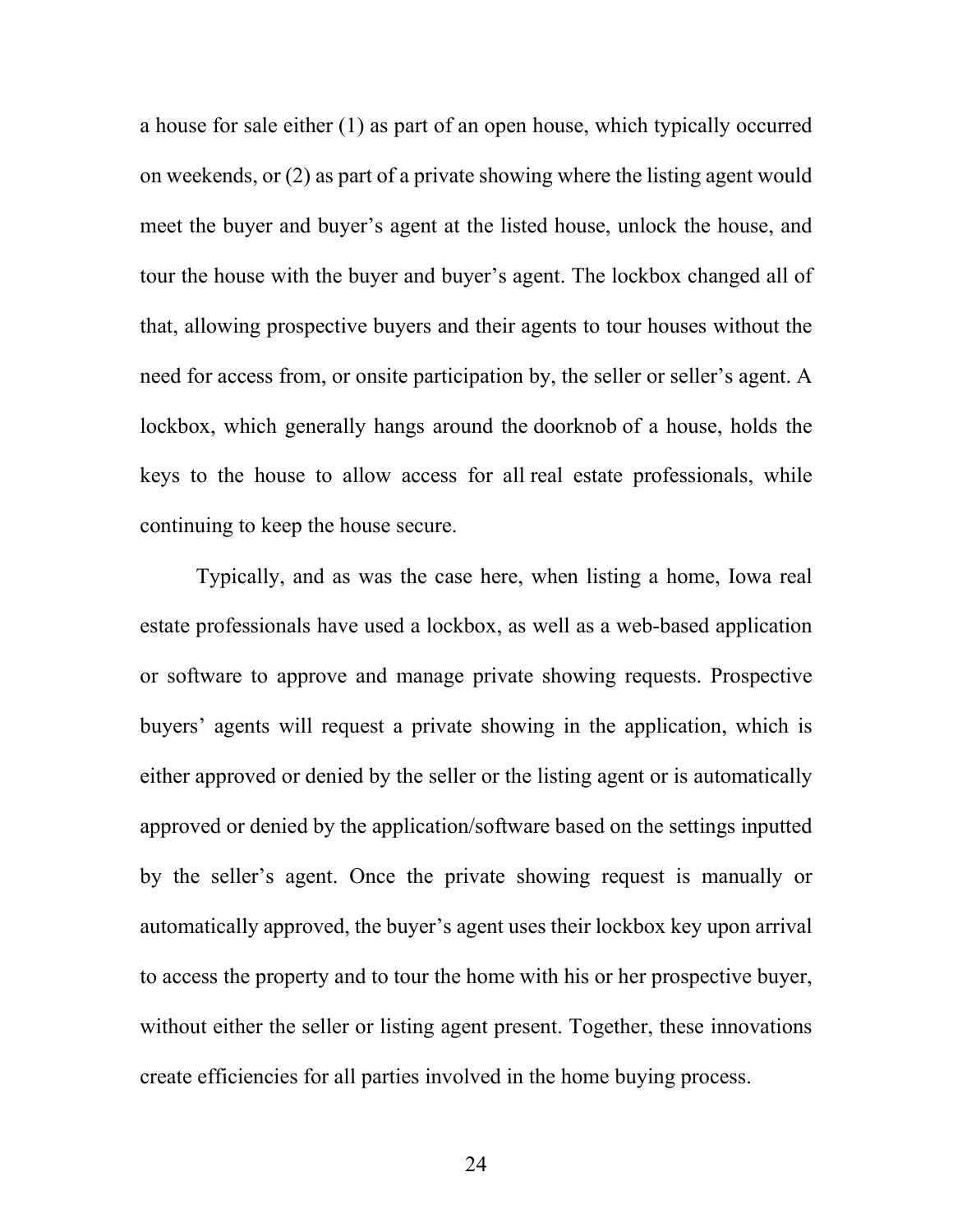In addition to the efficiency of today's modern system of private showings, there is a convenience upside. Buyers and their agents have much greater flexibility on when they can tour houses, as opposed to touring houses only on weekends or at times that were convenient to the sellers and listing agents. If this Court holds that listing agents owe this new duty, they will no longer be able to approve private showings that are scheduled only several hours in advance, like here where DeSousa's agent requested the showing around 4:30 p.m. on December 27 for a 9:30 a.m. showing on December 28 less than 24 hours later. (App. 0050-0051). Listing agents would also need significantly more notice to ensure they could personally inspect the property beforehand, decreasing the number of showings and also making showings less convenient for buyers, sellers, and agents.

In addition, part of the appeal of the modern showing system is for buyers to be able to tour properties with their own agents *without* the sellers and/or the listing agent. Buyers want to be able to speak freely with their agent about a property while on site, whether about their likes and dislikes to better inform their agent moving forward or their interest in the property and potential offer strategy.

Finally, due to the ongoing COVID-19 pandemic, buyers, sellers, and their agents are less willing to participate in open houses with potentially

25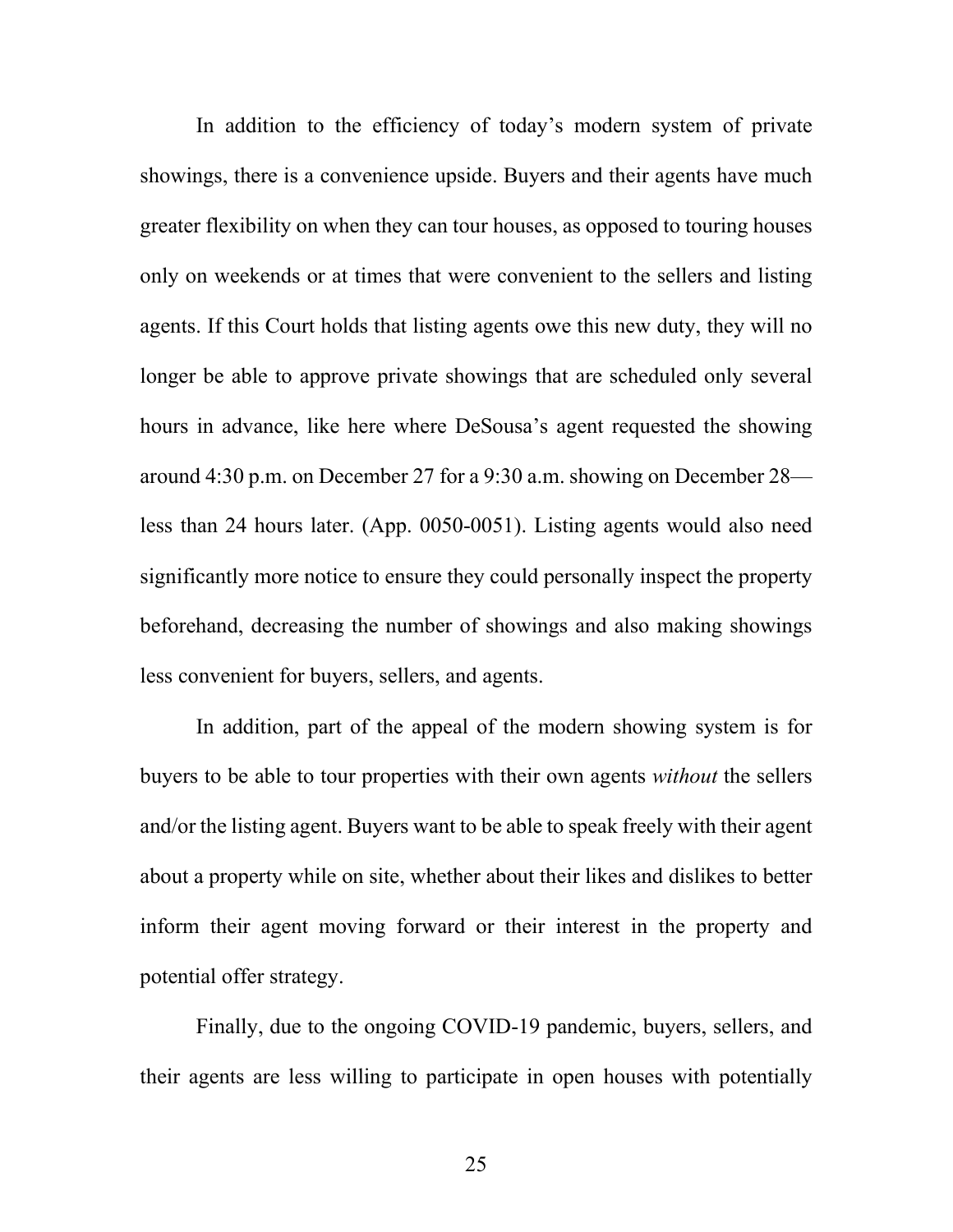several people in close proximity touring a single property. Instead, buyers and their agents are more likely today even than they historically were to schedule private showings to avoid the health and safety concerns associated with traditional open houses.

Here, public policy considerations greatly undermine affirming the existence of this new duty. If the District Court's ruling is upheld, the entire home-buying industry will likely be adversely affected, ultimately leading to decreased efficiencies on the part of sellers and buyers and increased costs to consumers who are buying and/or selling a home, which many courts have taken note of in their decisions.<sup>4</sup>

Courts have recognized that imposing such a duty on real estate professionals<sup>5</sup>, essentially to ensure the safety of all listed properties, is the "last thing" the housing market needs. *Purcaro*, 2012 WL 3517614 at \*20. This duty "would result in substantial economic and social costs to all of the parties involved," *id.*, and would be "an unjustifiable economic burden on the

<sup>&</sup>lt;sup>4</sup> This is particularly concerning at a time when housing supply is tight, and prices of homes are already skyrocketing. *See* Emily Badger and Quoctrung Bui, *Where Have All the Houses Gone?*, N.Y. Times, (Feb. 26, 2021, updated May 14, 2021),https://www.nytimes.com/2021/02/26/upshot/where-have-allthe-houses-gone.html? ("[O]nly about half as many homes" were for sale in early 2021 as early 2020, a "record-shattering decline in inventory").

<sup>&</sup>lt;sup>5</sup> *Amici* incorporate and agree with Appellant's discussion of the existing duties already owed by real estate professionals under the Iowa Code and other Iowa statutes and regulations. *See* Appellant's Br. at 24-25.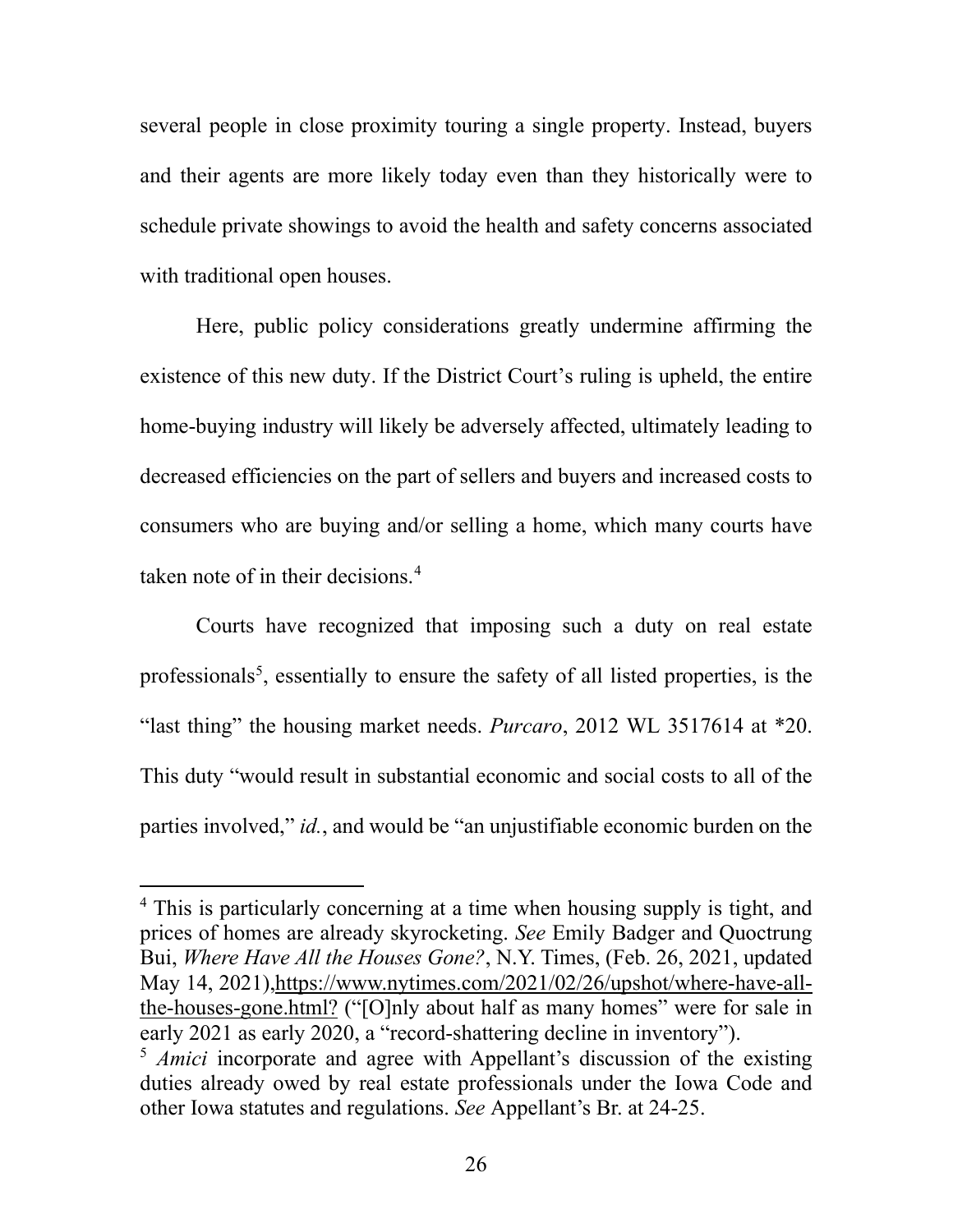residential real-estate industry." *Masick*, 858 N.E.2d at 690. The financial burden associated with such an extreme departure from existing law would severely disrupt the home-buying industry. As noted by multiple courts, if this new duty is implemented, it would likely lead to increased insurance premiums to real estate professionals in response to such an "expansive, ambiguous, and vague" duty. *Masick*, 858 N.W.2d at 690 (citing *Hopkins*, 625 A.2d at 1123 (Garibaldi, J., dissenting)). Listing agents would also face costs to "insert strong indemnification language into their listing agreements." *Purcaro*, 2012 WL 3517614 at \*20*.* Moreover, if this new duty is implemented, real estate professionals would be forced to sue or join their own clients for failure to disclose or remedy defective or dangerous conditions, inherently changing "the broker's relationship with the principal, the seller." *Purcaro*, 2012 WL 3517614 at \*16 (citing *Hopkins*, 625 A.2d at 1123 (Garibaldi, J., dissenting)). If this Court affirms the District Court's creation of this new duty, listing agents would be "saddled with the additional costs of liability insurance and accident-prevention measures," *Masick*, 858 N.E.2d at 690, which would "inevitabl[y] increase [listing agents'] liability insurance premiums [and] their commissions." *See Purcaro*, 2012 WL 3517614 at \*20.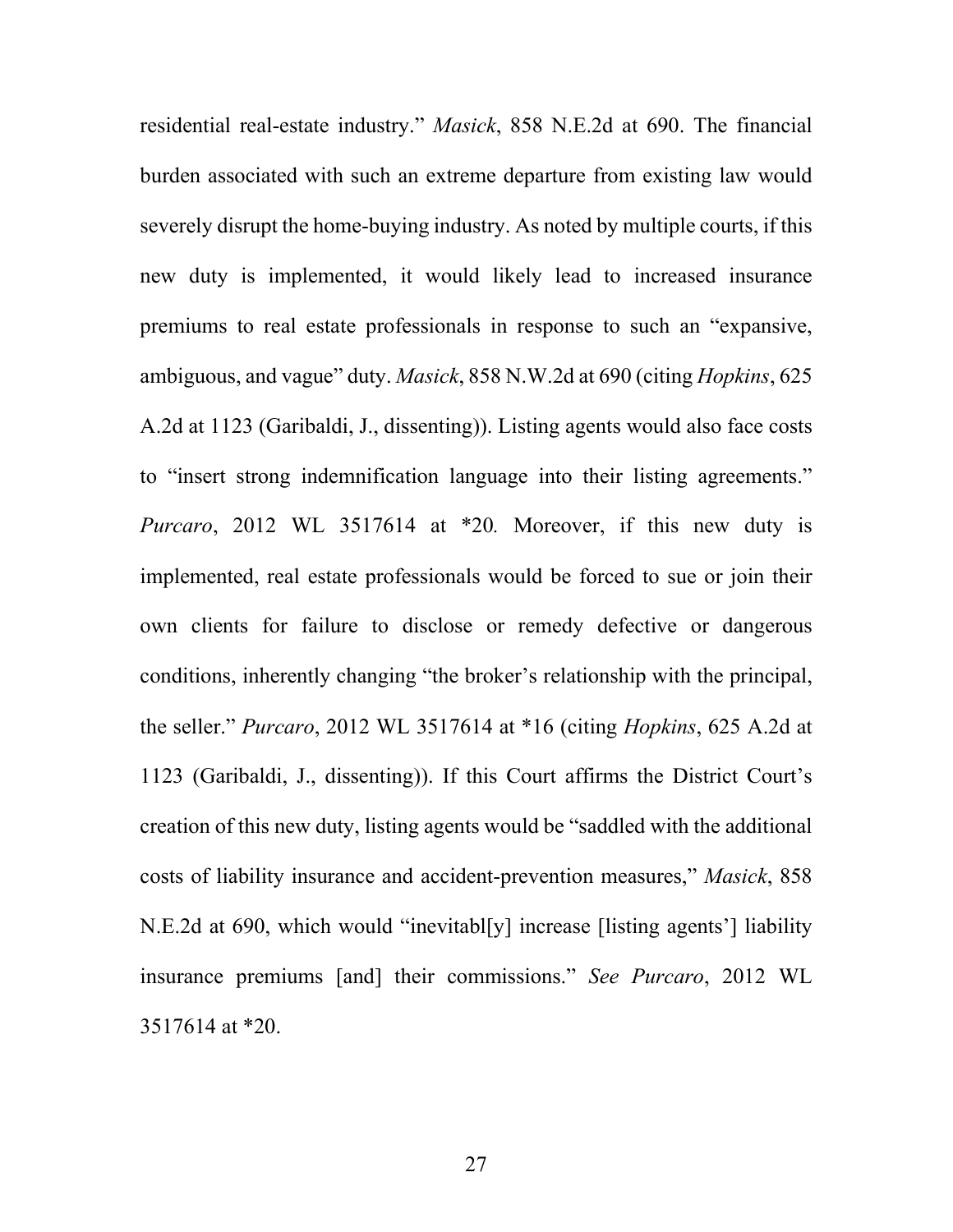As acknowledged by several courts, if a listing agent owes a duty to prospective buyers and can be liable for a seller's failure to warn of or remedy defects, real estate professionals would be forced to "develop an expertise in home inspection" or hire third-party professionals to inspect the physical property before every showing while a home is on the market to ensure no hazards are present since the industry-standard lockbox process allows for buyers to visit the house outside of specific open house times. *Masick*, 858 N.W.2d at 690; *see also Mullins v. Mailloux*, No. TTDCV166010234S, 2017 WL 4172465, at  $*7$  (Conn. Super. Ct. Aug. 3, 2017) (finding the listing agent owed no duty to inspect the property in part because "there is an entire industry of individuals who are specially trained in-home inspections"); *Rogers v. Bree*, 747 A.2d 299, 303 (N.J. Super. 2000) ("Home inspectors are more qualified than realtors to identify and locate defects in the property, and are more familiar with the potential dangers associated with the defects, and the cost of remedying them.").

Indeed, listing agents are "marketing agents, not structural engineers or contractors," and imposing such a duty on them would "convert[ ] real-estate brokers into home inspectors." *Purcaro*, 2012 WL 3517614 at \*6, 16 (citing *Provost v. Miller*, 473 A.2d 1162, 1664 (Vt. 1984); *Hopkins*, 625 A.2d at 1123 (Garibaldi, J., dissenting)). It will be time consuming and costly if agents are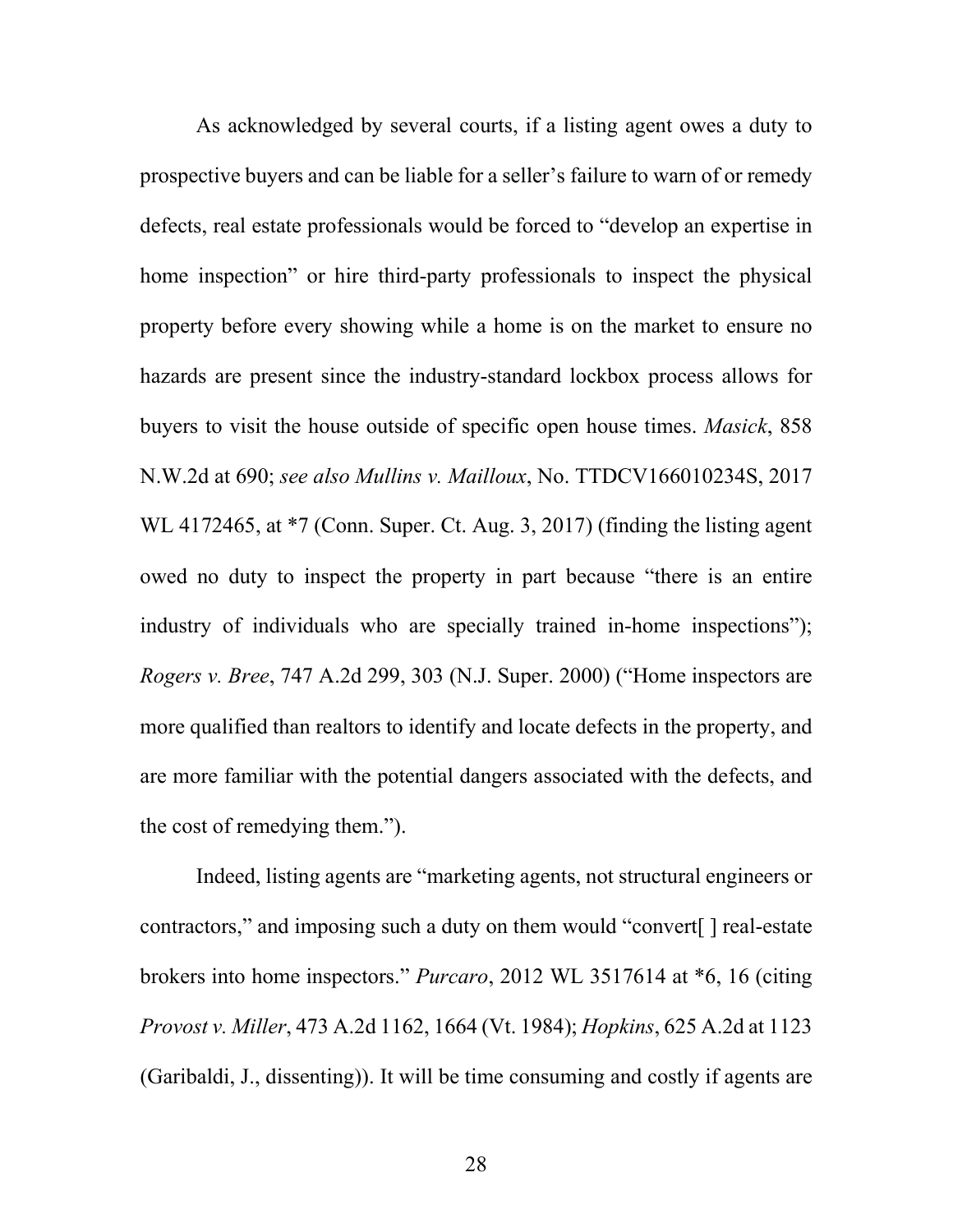expected to inspect all properties they list—costs that would likely be passed onto consumers in some form. It is "unrealistic" and "unreasonable" for a listing agent to warn of and/or search a property for dangerous conditions, especially where, like here, the listing agent was unaware of any defects or dangerous conditions. *Purcaro*, 2012 WL 3517614 at \*19 (citing *Provost*, 473 A.2d at 1164).

Such a duty would create a "nebulous standard" for listing agents with no guidelines regarding how to "ascertain what one's duty is and how it can be performed." *Purcaro*, 2012 WL 3517614 at \*16 (citing *Hopkins*, 625 A.2d at 1123 (Garibaldi, J., dissenting)). A listing agent would be forced to guess how to meet his obligations while facing significant constraints—because the listing agent is not the owner or possessor of the property and is limited in his or her ability to remedy defects, and because he or she is acting as the seller's agent, the listing agent would need to both warn buyers of dangerous conditions while trying not to harm the "salability of the property" or deter potential buyers. *Id.*

Alternatively, rather than trying to navigate how to inspect and warn buyers of defects during private showings, listing agents may opt out of the process, offering a very limited number of showings or refusing to offer private showings entirely, instead showing the home only when the agent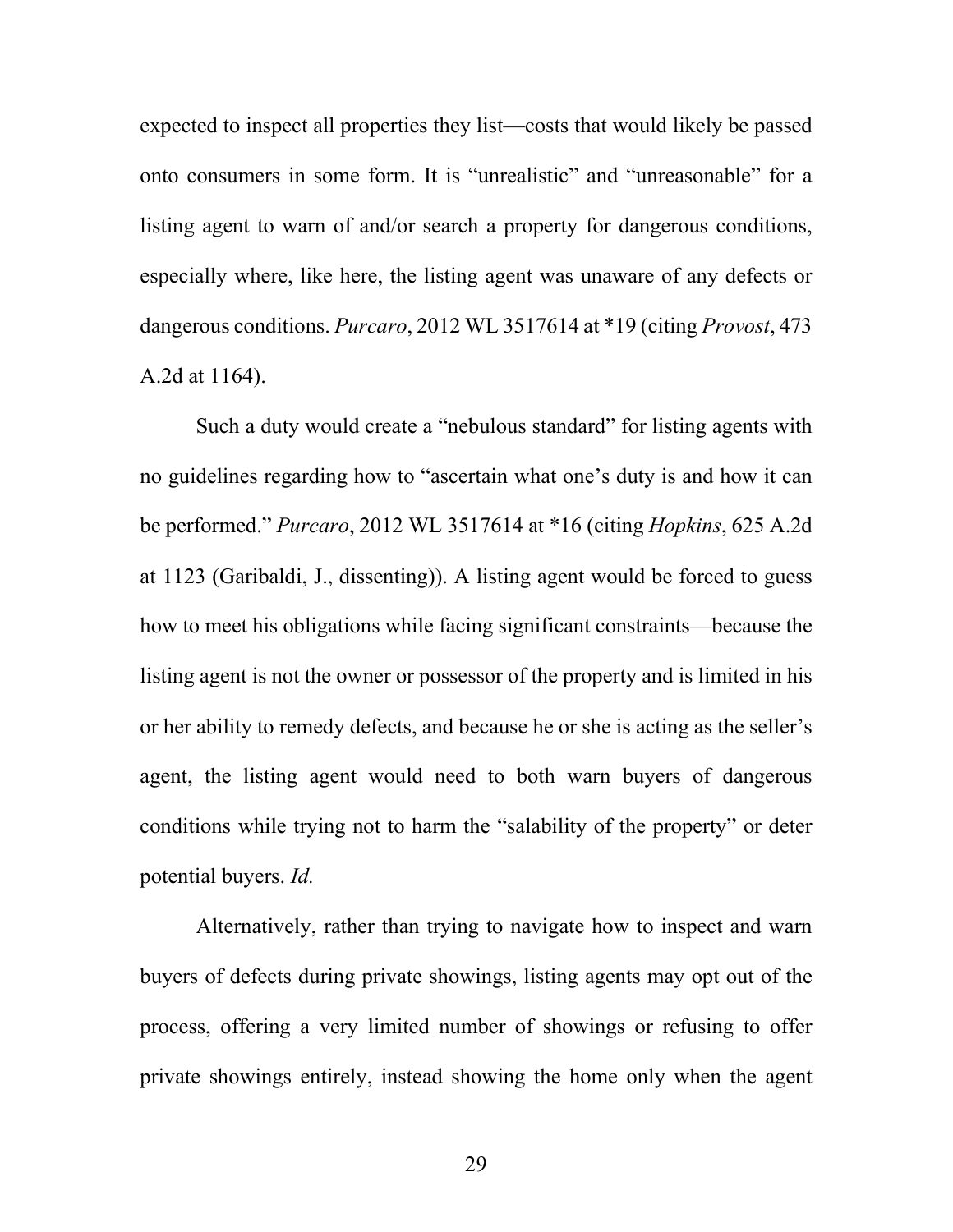and/or property inspector could be present. This approach would negate the usefulness of innovations like the lockbox and showings request application. Private showings will almost certainly drastically decrease, making the homebuying process much less convenient for buyers and real estate professionals alike. This will serve only to undermine the many efficiencies the industry has developed and create unnecessary obstacles for all parties.

Those same efficiencies are arguably more critical now than ever before, with showings-per-listing at historically high levels "with 110 markets across the country averaging more than 20 showings per listing during the first five days," per data from the ShowingTime app. *July 2021 Showing Index Results: Traffic Cools, though Showings Remain at Historic Levels*, ShowingTime Blog, (Aug. 20, 2021), https://www.showingtime.com /blog/july-2021-showing-index-results/. Imposing a novel duty on listing agents will all but require that listing agents are physically present for showings, an impracticable if not impossible ask given the current housing market and its higher-than-ever number of showings per listing.

Finally, and as noted above, buyers and buyers' agents *desire* to be able to tour properties *without* the sellers and/or the listing agents. However, if the Court affirms this new duty, listing agents may feel compelled to be present at all property tours and act as "an eager salesperson hovering around" to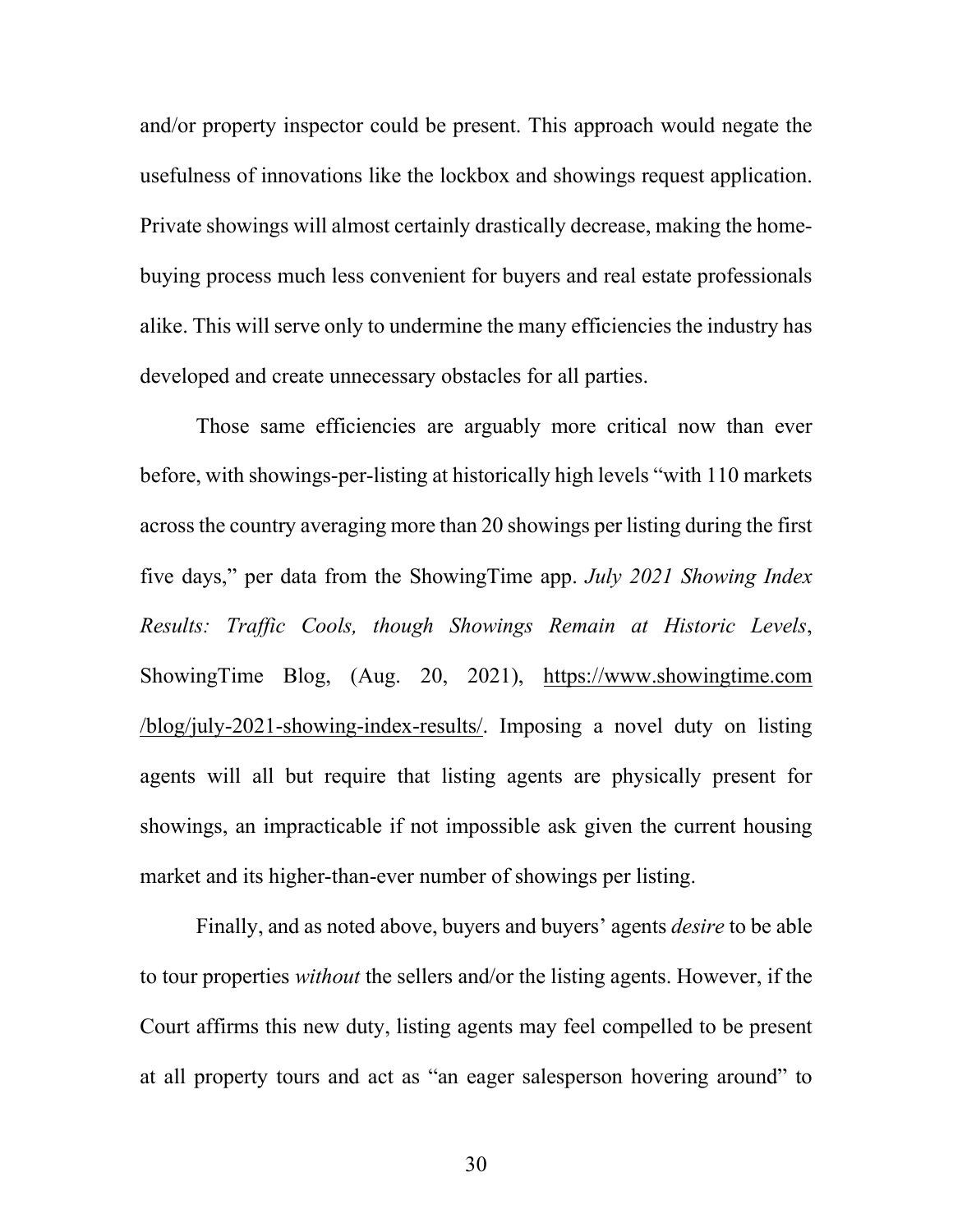"point out all potential safety hazards," almost certainly something neither sellers nor buyers want. *Purcaro*, 2012 WL 3517614 at \*16 (citing *Hopkins*, 625 A.2d at 1123 (Garibaldi, J., dissenting)).

Simply put, "the imposition of a duty to inspect the listed premises and a duty to warn prospective buyers thereof of all discoverable defects, whether known or unknown, latent or illusionary" is contrary to public policy. *Purcaro*, 2012 WL 3517614 at \*20. It would add significant costs and decrease important efficiencies for all involved parties "while providing almost no corollary benefit to society." *Mullins*, 2017 WL 4172465, at \*8.

As a matter of policy, a real estate professional's listing of a house for sale does not and should not give rise to a duty of care. Accordingly, *amici* urge the Court to find that the District Court erred and to hold that no such duty exists.

**C. Even if listing agents can be liable for failing to warn prospective buyers of a dangerous condition, Iowa Realty did not owe a duty of care to DeSousa based upon the undisputed facts of the case.**

Even if this Court finds that Iowa Realty was the possessor of the land for premises liability—which the NAR and IAR believes would stand contrary to existing precedent—Iowa Realty cannot be liable for DeSousa's injuries based upon the undisputed facts under either the open and obvious or continuing storm doctrines. It is undisputed that DeSousa slipped on ice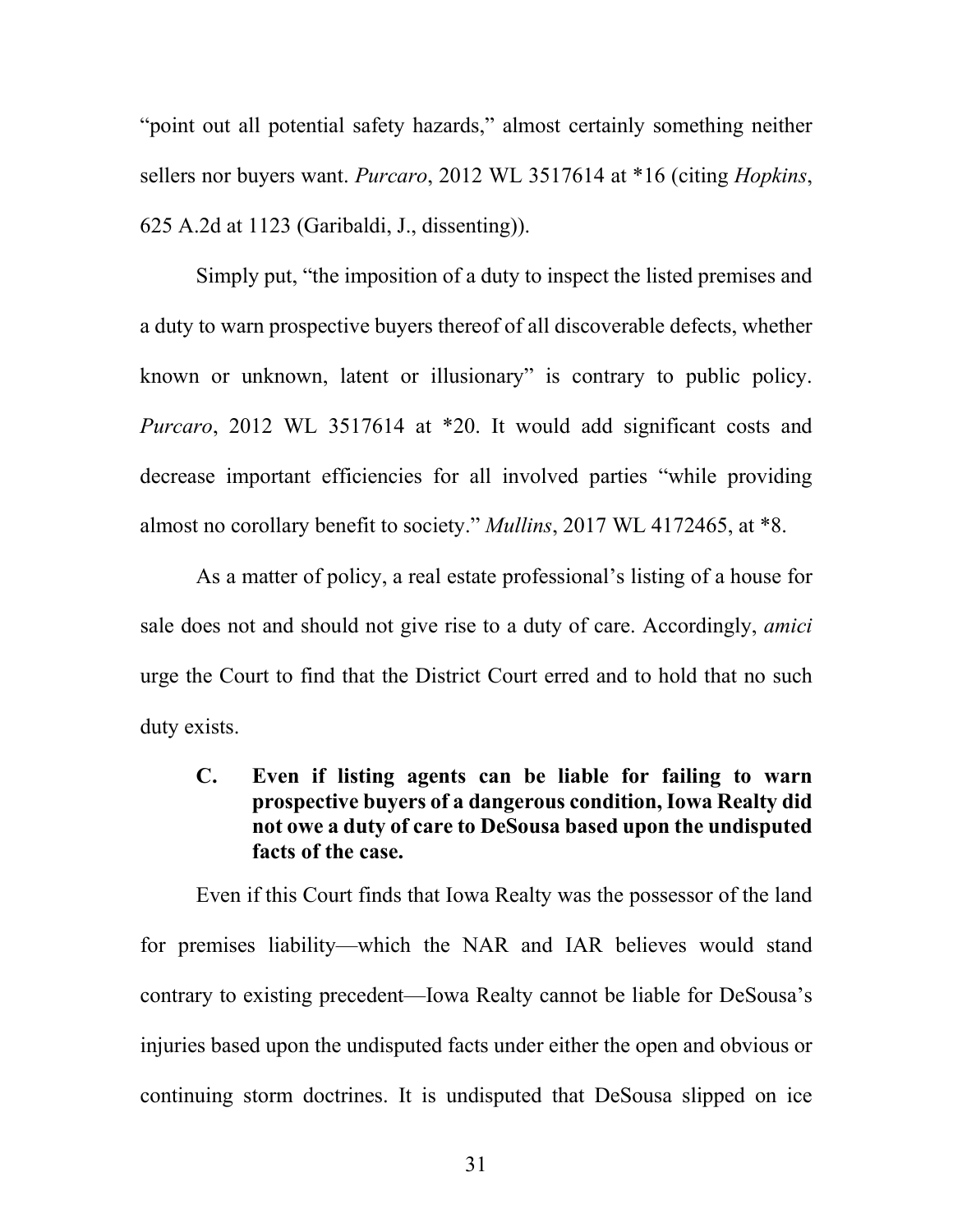outside the Fynaardts' property. In Iowa, the possessor of the land owes no duty to warn of obvious dangers, such as slick pavement during a winter storm, or to remove snow and ice until after the completion of a storm.

# **1. The risk to DeSousa was open and obvious, such that neither the sellers, Iowa Realty, nor the Iowa Realty listing agent owed DeSousa a duty.**

Even if this Court holds that listing agents may owe duties to buyers solely based upon their role of listing and selling properties, they do not owe a duty to warn of open and obvious conditions, such as an obviously icy driveway on an Iowa winter day with an ongoing wintery mix. Under Iowa law, "there is no liability for injuries from dangers that are obvious, reasonably apparent, or as well known to the persons injured as they are to the owner." *Atherton v. Hoenig's Grocery*, 86 N.W.2d 252, 255 (Iowa 1957) (citing several Iowa cases); *Hanson v. Town & Country Shopping Center, Inc.,* 144 N.W.2d 870, 873–76 (Iowa 1966). Section 343A of the Restatement (Second) of Torts sets forth the precise rule regarding readily apparent conditions:

A possessor of land is *not liable* . . . for physical harm caused to [entrants] by any activity or condition on the land whose danger is *known or obvious* to them, unless the possessor should anticipate the harm despite such knowledge or obviousness.

Restatement (Second) of Torts at § 343A (emphasis added). Once a condition is determined to be known or obvious, the landowner is not liable unless the owner or possessor "should anticipate harm . . . notwithstanding such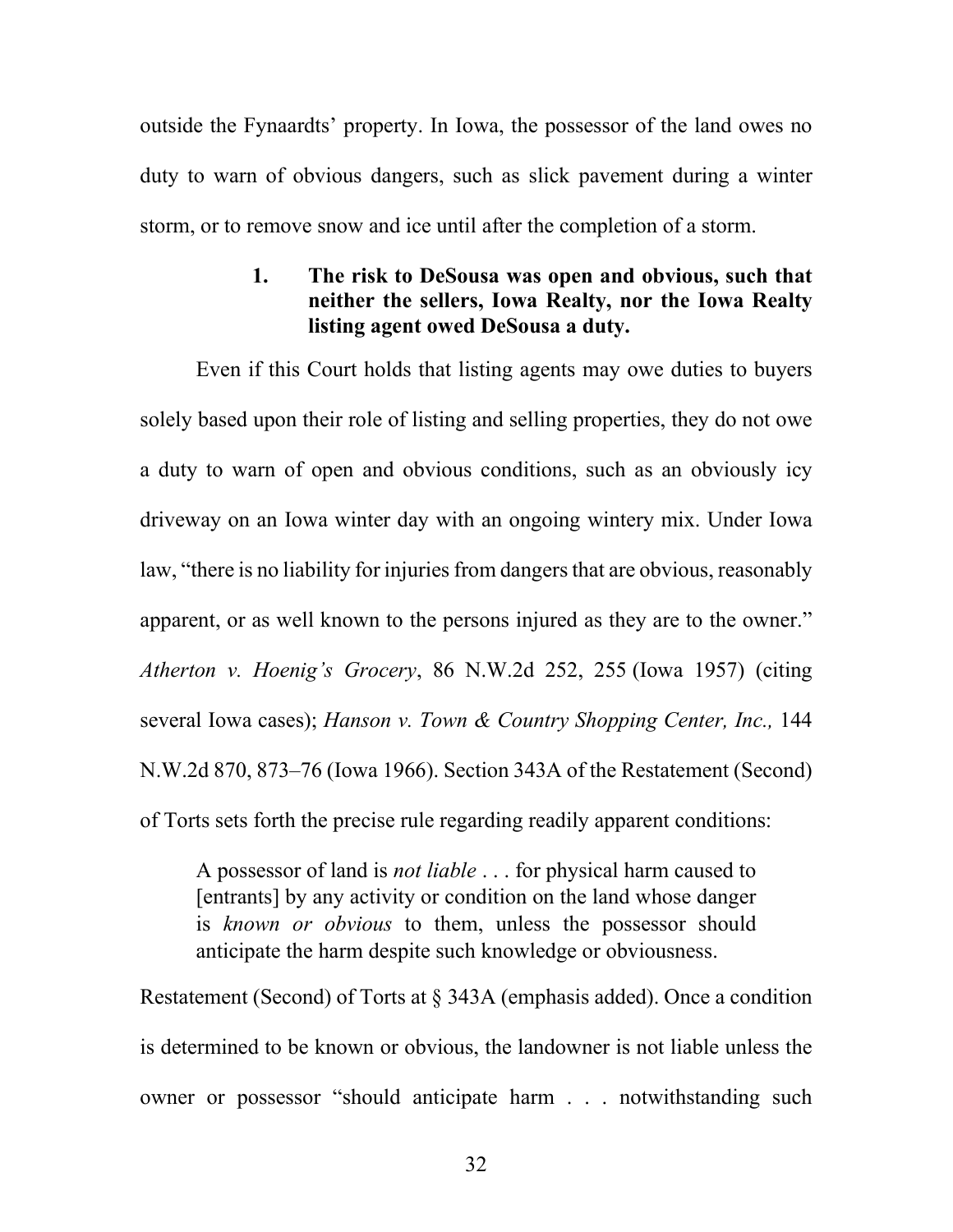knowledge." *Hanson*, 144 N.W.2d at 547. A "condition is 'known' if one is aware or conscious of its existence and of the risk of harm it presents" and a "condition is 'obvious' when both the condition and risk of harm are apparent to and would be recognized by a reasonable person, in the position of plaintiff, exercising ordinary perception, intelligence, and judgment." Iowa Civil Jury Instruction 900.7.

The underlying theory for the open and obvious doctrine is sound and logical: "The possessor of real estate is not an insurer of the safety of those who come upon its premises." *Atherton*, 86 N.W.2d at 255. Therefore, conditions which are readily apparent—that is, known or obvious—are not conditions that incur liability. *Id.* Consistent with this caselaw, Iowa courts have long recognized that "[e]very pedestrian who ventures out when the weather renders the premises slippery knows he is risking the chance of a fall and of a possible serious injury." *Gries*, 944 N.W.2d at 631 (citing *Walker v. Memorial Hospital*, 45 S.E.2d 898 (Va. 1948)).

As discussed in detail above, in *Tamasco*, plaintiff could not recover against the listing agent after she slipped and fell on ice-covered steps leading away from the house. *Tamasco*, 2018 WL 4055919 at \*5. Here, the icecovered driveway was similarly readily apparent to DeSousa. She undisputedly knew roads were "icy" and still risked traveling to and attending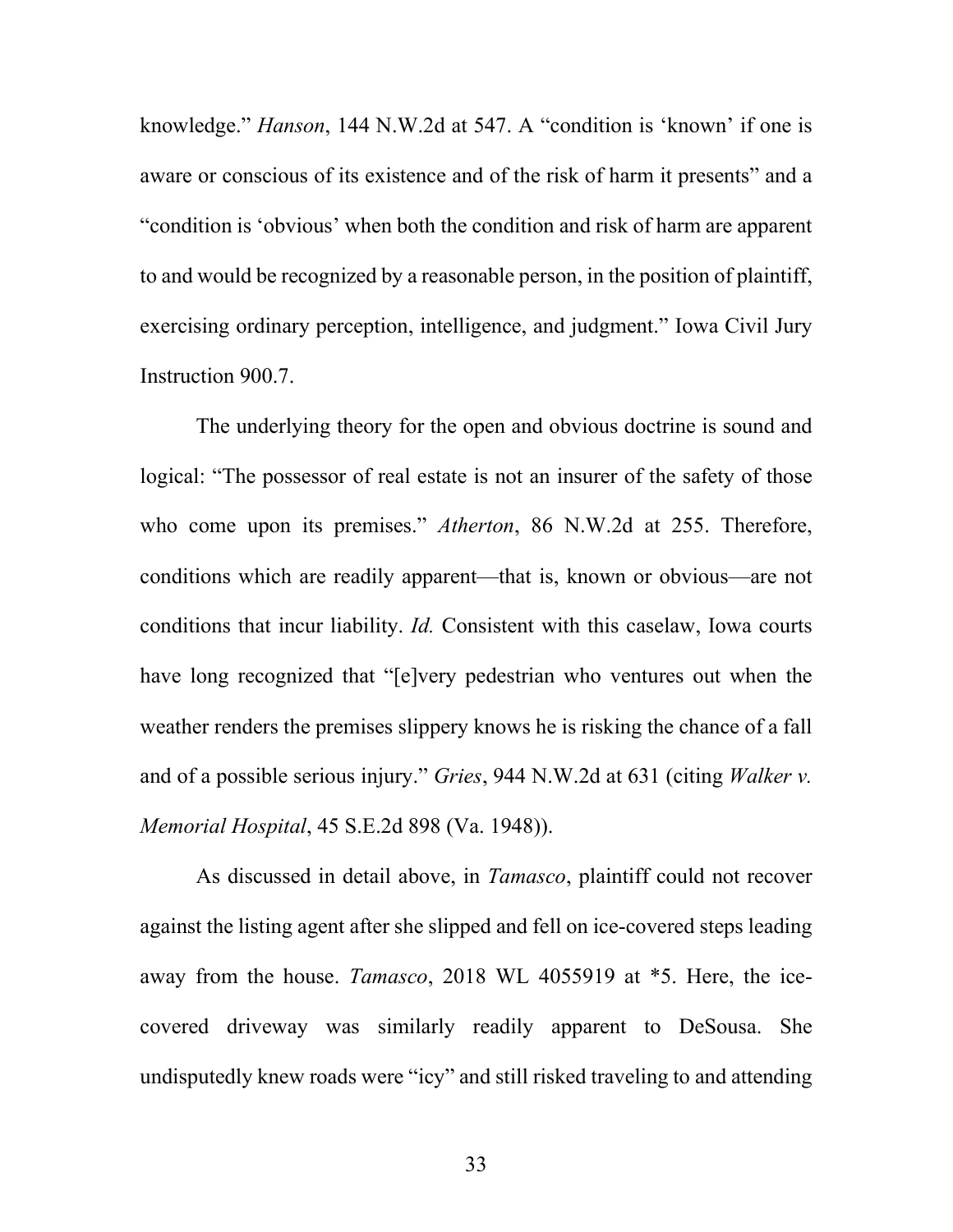the showing. (App. 0053). Because the snow and/or ice-covered driveway was an open and obvious condition that DeSousa was aware of, Iowa Realty cannot be liable for her injuries.

# **2. The continuing storm doctrine suspended any duty owed to DeSousa.**

Iowa's continuing storm doctrine "suspends a property owner's general duty to exercise reasonable care in warning of or removing snow and ice hazards until a reasonable time after the storm because continually clearing ice and snow during an ongoing storm would be impracticable." *Gries*, 944 N.W.2d at 630. Indeed, a land possessor "is not a de facto insurer responsible for all accidents occurring on its property." *Id.* The doctrine, recognizing the "feebleness of human . . . efforts in attempting to cope with the power of the elements," "relieves a land possessor of the duty to remove or ameliorate the natural accumulation of snow or ice in less severe circumstances." *Id.* at 634. Iowa courts have held that the doctrine "is not limited to situations where blizzard conditions exist; it also applies in situations where there is some type of less severe, yet still inclement winter weather," applying even when "a trace of snow was recorded on the day of the Plaintiff's fall." *Id.* at 634 (citing *Hovden v. City of Decorah*, 155 N.W.2d 534, 537 (Iowa 1968)).

The record evidence establishes inclement weather on the day of DeSousa's showing and resulting injury. DeSousa herself acknowledged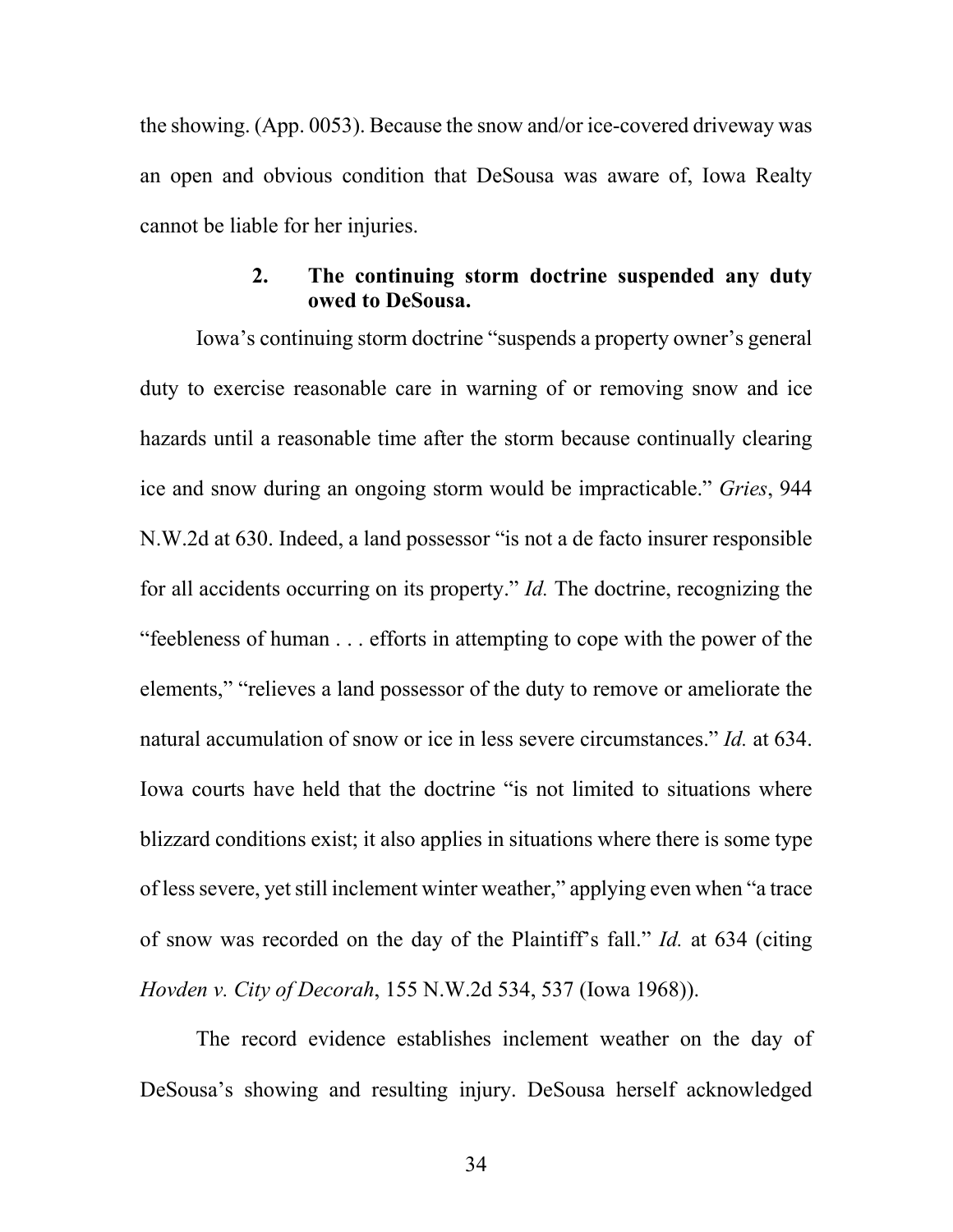central Iowa was under a "winter weather advisory till noon" on the morning of the showing. (App. 0053). Road conditions were described as "treacherous" with most of central Iowa being "partially covered with slick spots" around the time of DeSousa's showing. (App. 0048-0049). Based upon Iowa's continuing storm doctrine, neither Iowa Realty nor the Fynaardts had any duty to remove snow or ice while the winter storm was ongoing, which continued throughout the day of DeSousa's showing appointment.

#### **CONCLUSION**

Given the potential far-reaching impact of this case, the NAR and IAR offer the Court these additional industry, policy and legal considerations relevant to its review of the District Court's holding. As shown and based on the foregoing reasons, this Court should entirely reverse the District Court's denial of summary judgment and hold that Iowa Realty's motion for summary judgment should be granted.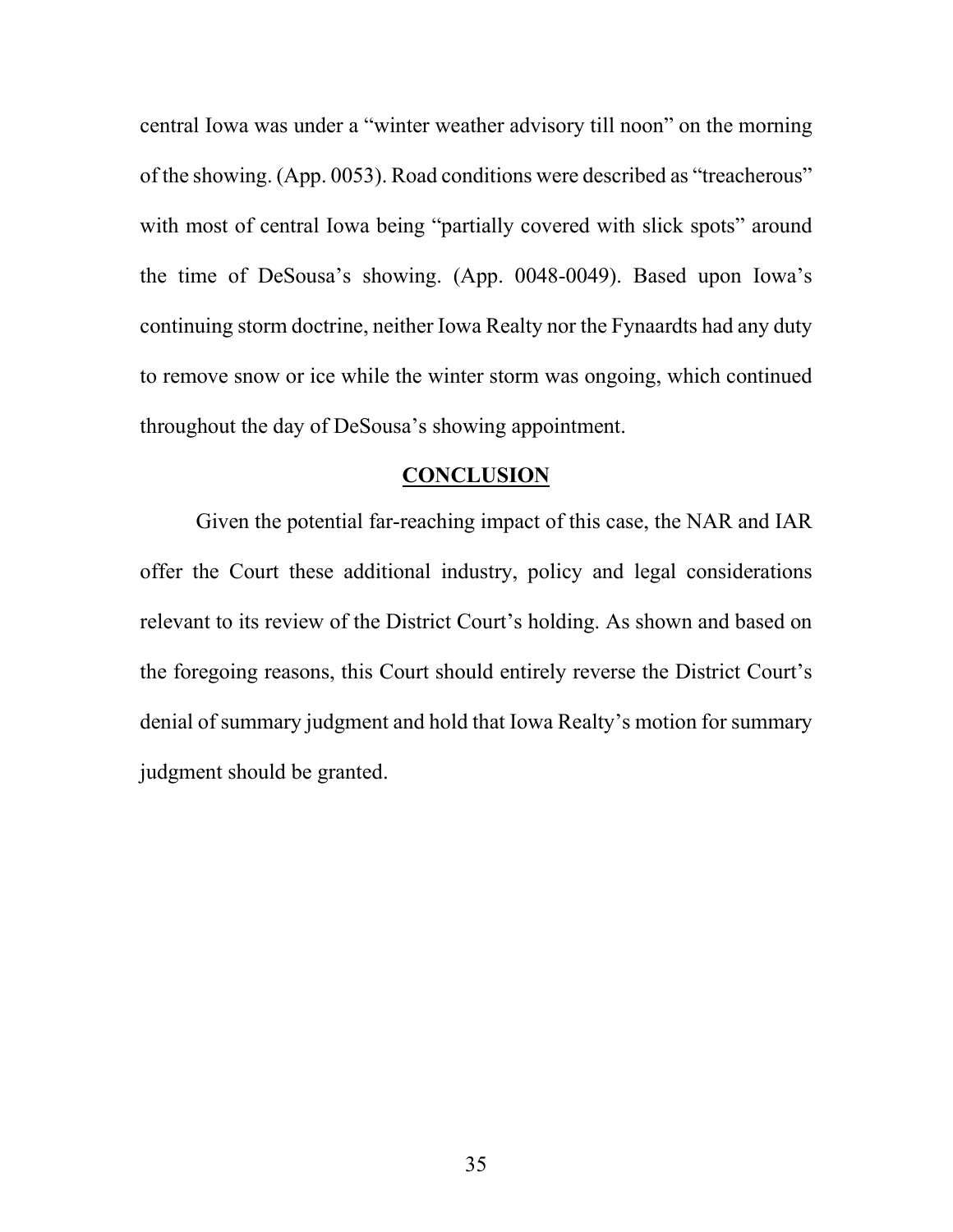#### **CERTIFICATE OF COMPLIANCE**

This brief complies with the typeface requirements and type-volume limitation of Iowa Rs. App. P. 6.903(1)(d) and  $6.903(1)(g)(1)$  or (2) because this brief has been prepared in a proportionally spaced typeface using Times New Roman in 14-point font and contains *6,781 words*, excluding the parts of the brief exempted by Iowa R. App. P. 6.903(1)(g)(1). *See* Iowa R. App. P. 6.903(1)(g)(1) and 6.906(4) (providing for a maximum *amicus curiae* brief word count of not more than one-half of 14,000 words, *i.e.*, 7,000 words, excluding from such word count the Table of Contents, Table of Authorities, and all Certificates).

> /s/ Jodie C. McDougal Jodie C. McDougal, AT0001570 Dentons Davis Brown, PC The Davis Brown Tower 215 10th Street, Suite 1300 Des Moines, Iowa 50309-3993 Telephone: (515) 288-2500 Facsimile: (515) 243-0654 Email: Jodie.McDougal@dentons.com

ATTORNEY FOR AMICI CURIAE, THE NATIONAL ASSOCIATION OF REALTORS® & THE IOWA ASSOCIATION OF REALTORS®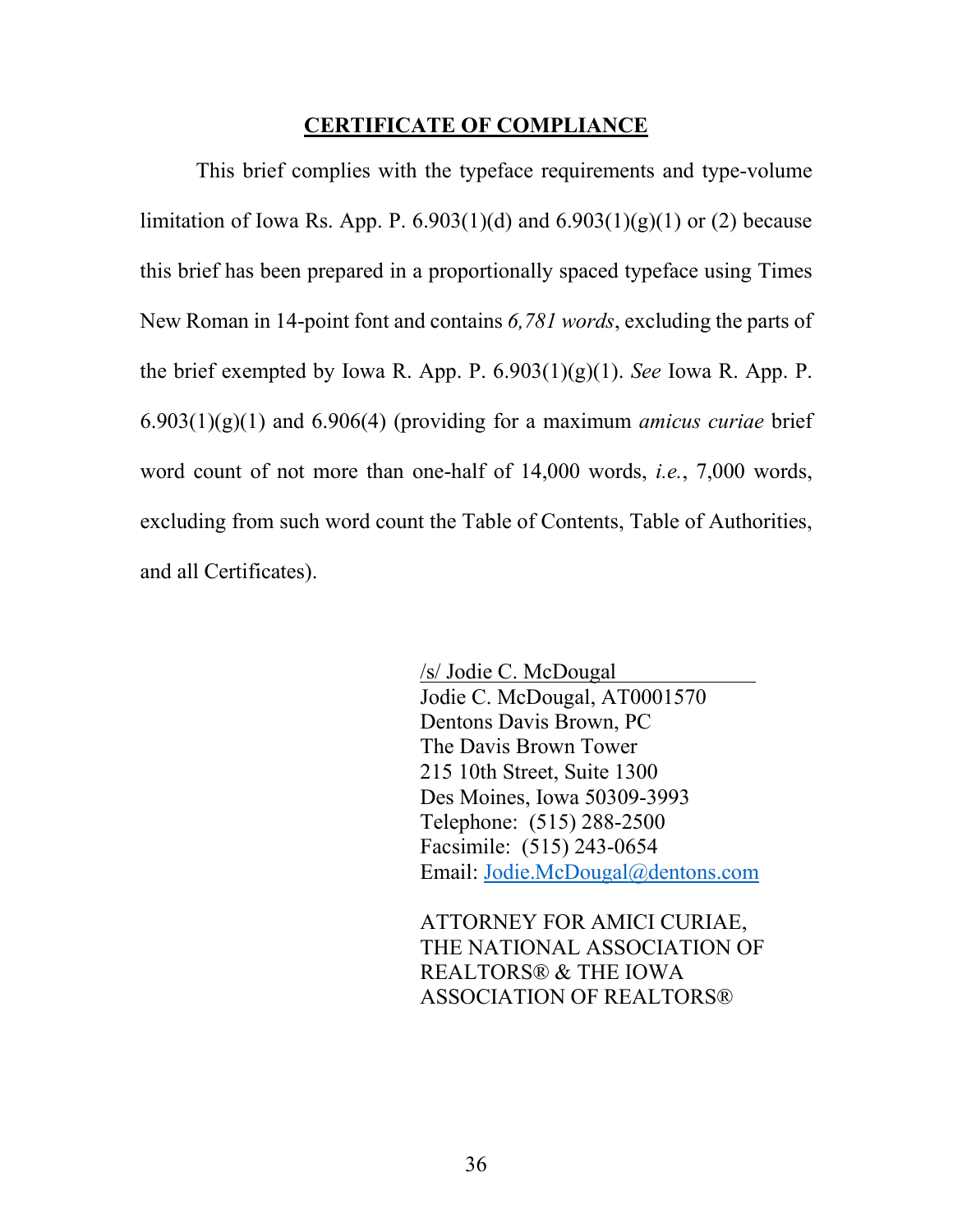#### **CERTIFICATE OF FILING AND SERVICE**

I certify that on October 27, 2021, I electronically filed the foregoing

with the Clerk of Court using the Iowa Electronic Document Management

System, which will send notification of such filing to the counsel below:

Jordan T. Glaser PETERS LAW FIRM 233 Pearl Street, P.O. Box 1078 Council Bluffs, Iowa 51502-1078 Telephone: (712) 328-3157 Jordan@peterslawfirm.com

ATTORNEY FOR PLAINTIFF

Frank Harty, AT0003356 Haley Y. Hermanson, AT0014174 NYEMASTER GOODE, P.C. 700 Walnut Street, Suite 1600 Des Moines, Iowa 50309 Telephone: 515-283-3100 Facsimile: 515-283-8045 Email: fharty@nyemaster.com Email: hhermanson@nyemaster.com

ATTORNEYS FOR DEFENDANT IOWA REALTY CO., INC.

Kent Gummert Lederer Weston Craig PLC 4401 Westown Parkway, Suite 212 West Des Moines, IA 50266 Telephone: (515) 224-3911 kgummert@lwclawyers.com

## ATTORNEY FOR DEFENDANTS MATTHEW AND MELISSA FYNAARDT